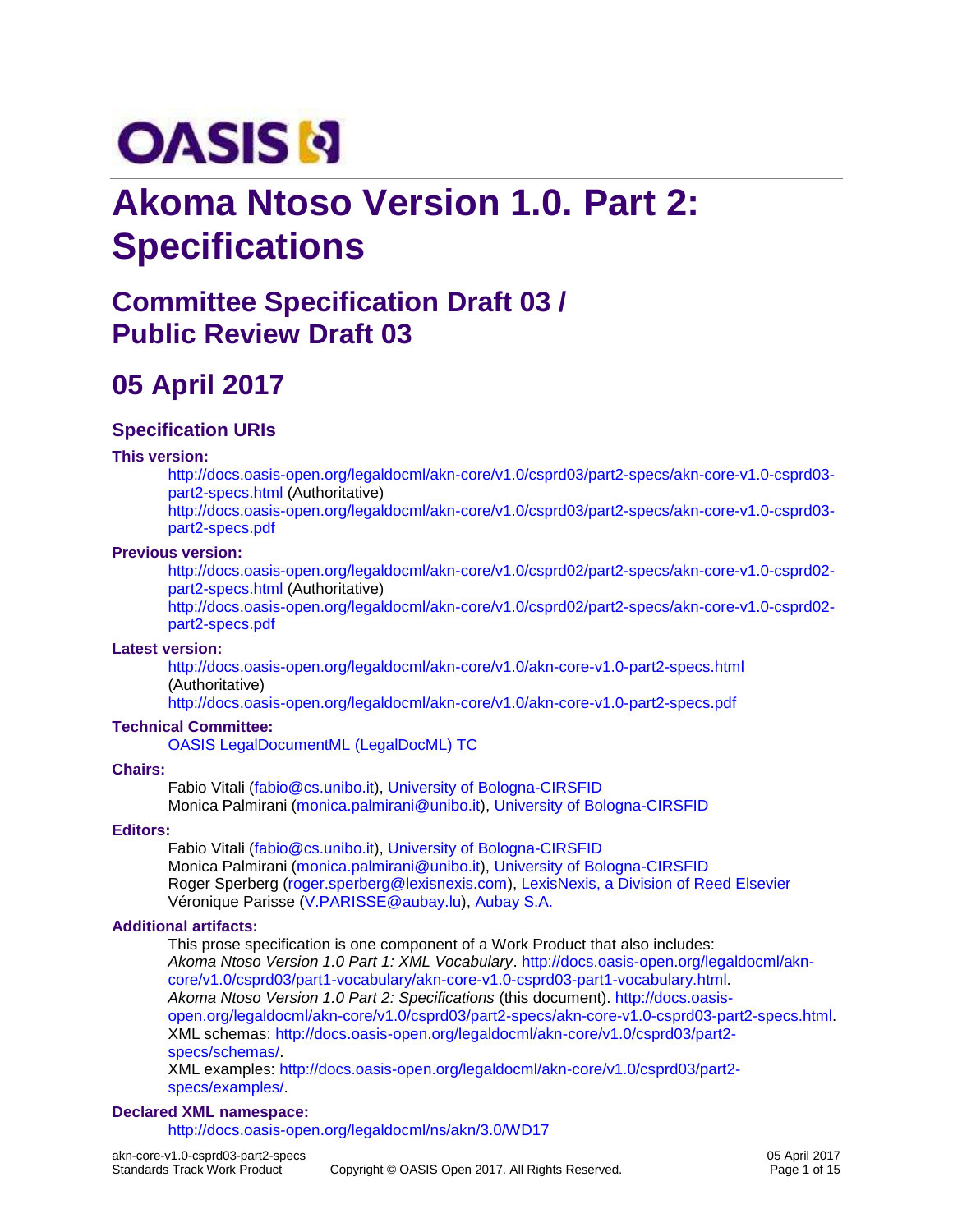#### **Abstract:**

This document provides the specifications of Akoma Ntoso XSD and DTD standard, including the graphic representation using Oxygen library.

#### **Status:**

This document was last revised or approved by the OASIS LegalDocumentML (LegalDocML) TC on the above date. The level of approval is also listed above. Check the "Latest version" location noted above for possible later revisions of this document. Any other numbered Versions and other technical work produced by the Technical Committee (TC) are listed at [https://www.oasis](https://www.oasis-open.org/committees/tc_home.php?wg_abbrev=legaldocml#technical)[open.org/committees/tc\\_home.php?wg\\_abbrev=legaldocml#technical.](https://www.oasis-open.org/committees/tc_home.php?wg_abbrev=legaldocml#technical)

TC members should send comments on this specification to the TC's email list. Others should send comments to the TC's public comment list, after subscribing to it by following the instructions at the ["Send A Comment"](https://www.oasis-open.org/committees/comments/index.php?wg_abbrev=legaldocml) button on the TC's web page at [https://www.oasis](https://www.oasis-open.org/committees/legaldocml/)[open.org/committees/legaldocml/.](https://www.oasis-open.org/committees/legaldocml/)

This Committee Specification Public Review Draft is provided under the [RF on Limited Terms](https://www.oasis-open.org/policies-guidelines/ipr#RF-on-Limited-Mode) Mode of the [OASIS IPR Policy,](https://www.oasis-open.org/policies-guidelines/ipr) the mode chosen when the Technical Committee was established.For information on whether any patents have been disclosed that may be essential to implementing this specification, and any offers of patent licensing terms, please refer to the Intellectual Property Rights section of the TC's web page [\(https://www.oasis](https://www.oasis-open.org/committees/legaldocml/ipr.php)[open.org/committees/legaldocml/ipr.php\)](https://www.oasis-open.org/committees/legaldocml/ipr.php).

Note that any machine-readable content [\(Computer Language Definitions\)](https://www.oasis-open.org/policies-guidelines/tc-process#quality-formalLangDefns) declared Normative for this Work Product is provided in separate plain text files. In the event of a discrepancy between any such plain text file and display content in the Work Product's prose narrative document(s), the content in the separate plain text file prevails.

#### **Citation format:**

When referencing this Work Product the following citation format should be used: **[AkomaNtosoCore-v1.0-Specifications]**

*Akoma Ntoso Version 1.0. Part 2: Specifications*. Edited by Fabio Vitali, Monica Palmirani, Roger Sperberg, and Véronique Parisse. 05 April 2017. OASIS Committee Specification Draft 03 / Public Review Draft 03. [http://docs.oasis-open.org/legaldocml/akn-core/v1.0/csprd03/part2](http://docs.oasis-open.org/legaldocml/akn-core/v1.0/csprd03/part2-specs/akn-core-v1.0-csprd03-part2-specs.html) [specs/akn-core-v1.0-csprd03-part2-specs.html.](http://docs.oasis-open.org/legaldocml/akn-core/v1.0/csprd03/part2-specs/akn-core-v1.0-csprd03-part2-specs.html) Latest version: [http://docs.oasis](http://docs.oasis-open.org/legaldocml/akn-core/v1.0/akn-core-v1.0-part2-specs.html)[open.org/legaldocml/akn-core/v1.0/akn-core-v1.0-part2-specs.html.](http://docs.oasis-open.org/legaldocml/akn-core/v1.0/akn-core-v1.0-part2-specs.html)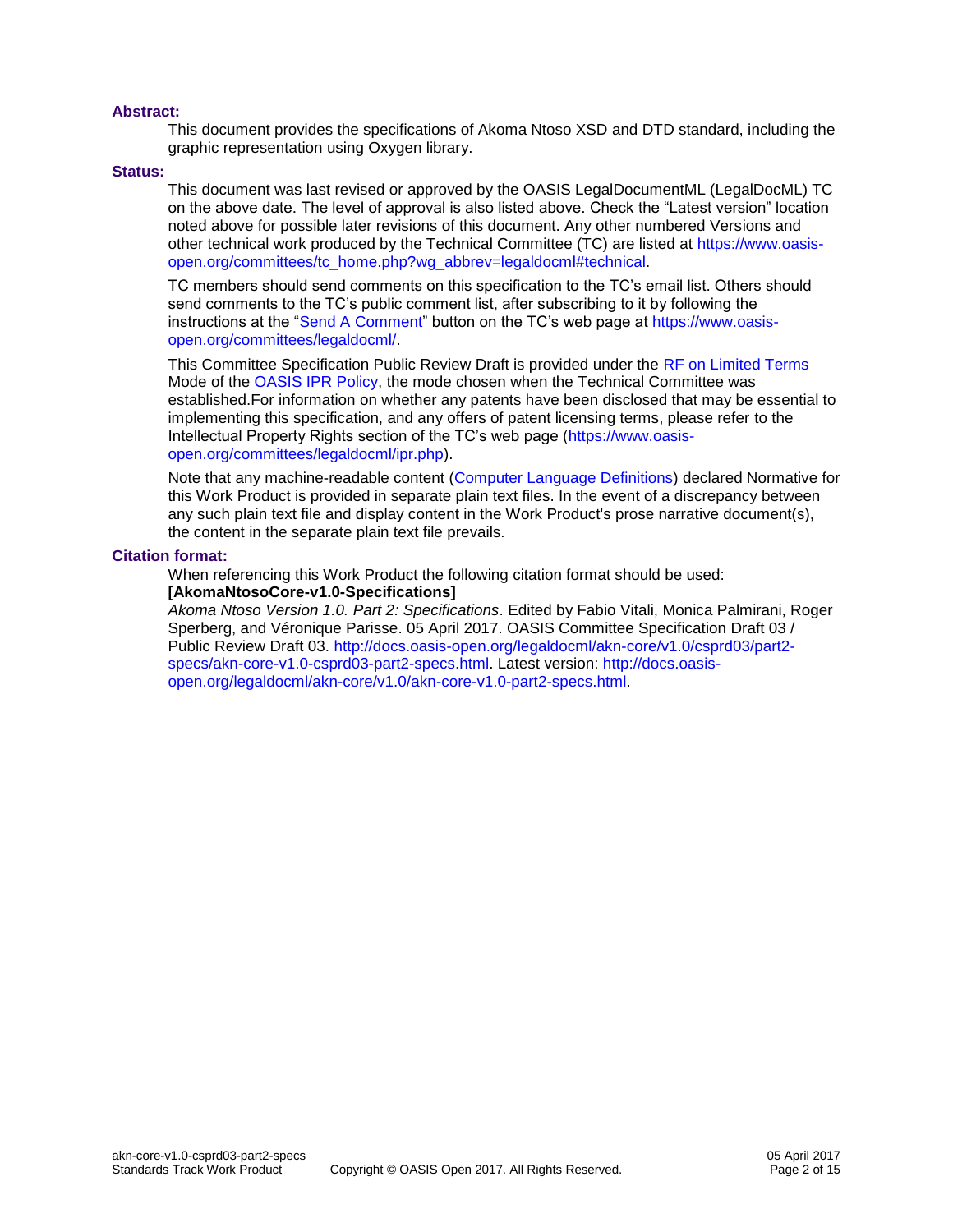# **Notices**

Copyright © OASIS Open 2017. All Rights Reserved.

All capitalized terms in the following text have the meanings assigned to them in the OASIS Intellectual Property Rights Policy (the "OASIS IPR Policy"). The full [Policy](https://www.oasis-open.org/policies-guidelines/ipr) may be found at the OASIS website. This document and translations of it may be copied and furnished to others, and derivative works that comment on or otherwise explain it or assist in its implementation may be prepared, copied, published, and distributed, in whole or in part, without restriction of any kind, provided that the above copyright notice and this section are included on all such copies and derivative works. However, this document itself may not be modified in any way, including by removing the copyright notice or references to OASIS, except as needed for the purpose of developing any document or deliverable produced by an OASIS Technical Committee (in which case the rules applicable to copyrights, as set forth in the OASIS IPR Policy, must be followed) or as required to translate it into languages other than English.

The limited permissions granted above are perpetual and will not be revoked by OASIS or its successors or assigns.

This document and the information contained herein is provided on an "AS IS" basis and OASIS DISCLAIMS ALL WARRANTIES, EXPRESS OR IMPLIED, INCLUDING BUT NOT LIMITED TO ANY WARRANTY THAT THE USE OF THE INFORMATION HEREIN WILL NOT INFRINGE ANY OWNERSHIP RIGHTS OR ANY IMPLIED WARRANTIES OF MERCHANTABILITY OR FITNESS FOR A PARTICULAR PURPOSE.

OASIS requests that any OASIS Party or any other party that believes it has patent claims that would necessarily be infringed by implementations of this OASIS Committee Specification or OASIS Standard, to notify OASIS TC Administrator and provide an indication of its willingness to grant patent licenses to such patent claims in a manner consistent with the IPR Mode of the OASIS Technical Committee that produced this specification.

OASIS invites any party to contact the OASIS TC Administrator if it is aware of a claim of ownership of any patent claims that would necessarily be infringed by implementations of this specification by a patent holder that is not willing to provide a license to such patent claims in a manner consistent with the IPR Mode of the OASIS Technical Committee that produced this specification. OASIS may include such claims on its website, but disclaims any obligation to do so.

OASIS takes no position regarding the validity or scope of any intellectual property or other rights that might be claimed to pertain to the implementation or use of the technology described in this document or the extent to which any license under such rights might or might not be available; neither does it represent that it has made any effort to identify any such rights. Information on OASIS' procedures with respect to rights in any document or deliverable produced by an OASIS Technical Committee can be found on the OASIS website. Copies of claims of rights made available for publication and any assurances of licenses to be made available, or the result of an attempt made to obtain a general license or permission for the use of such proprietary rights by implementers or users of this OASIS Committee Specification or OASIS Standard, can be obtained from the OASIS TC Administrator. OASIS makes no representation that any information or list of intellectual property rights will at any time be complete, or that any claims in such list are, in fact, Essential Claims.

The name "OASIS" is a trademark of [OASIS,](https://www.oasis-open.org/) the owner and developer of this specification, and should be used only to refer to the organization and its official outputs. OASIS welcomes reference to, and implementation and use of, specifications, while reserving the right to enforce its marks against misleading uses. Please see<https://www.oasis-open.org/policies-guidelines/trademark> for above guidance.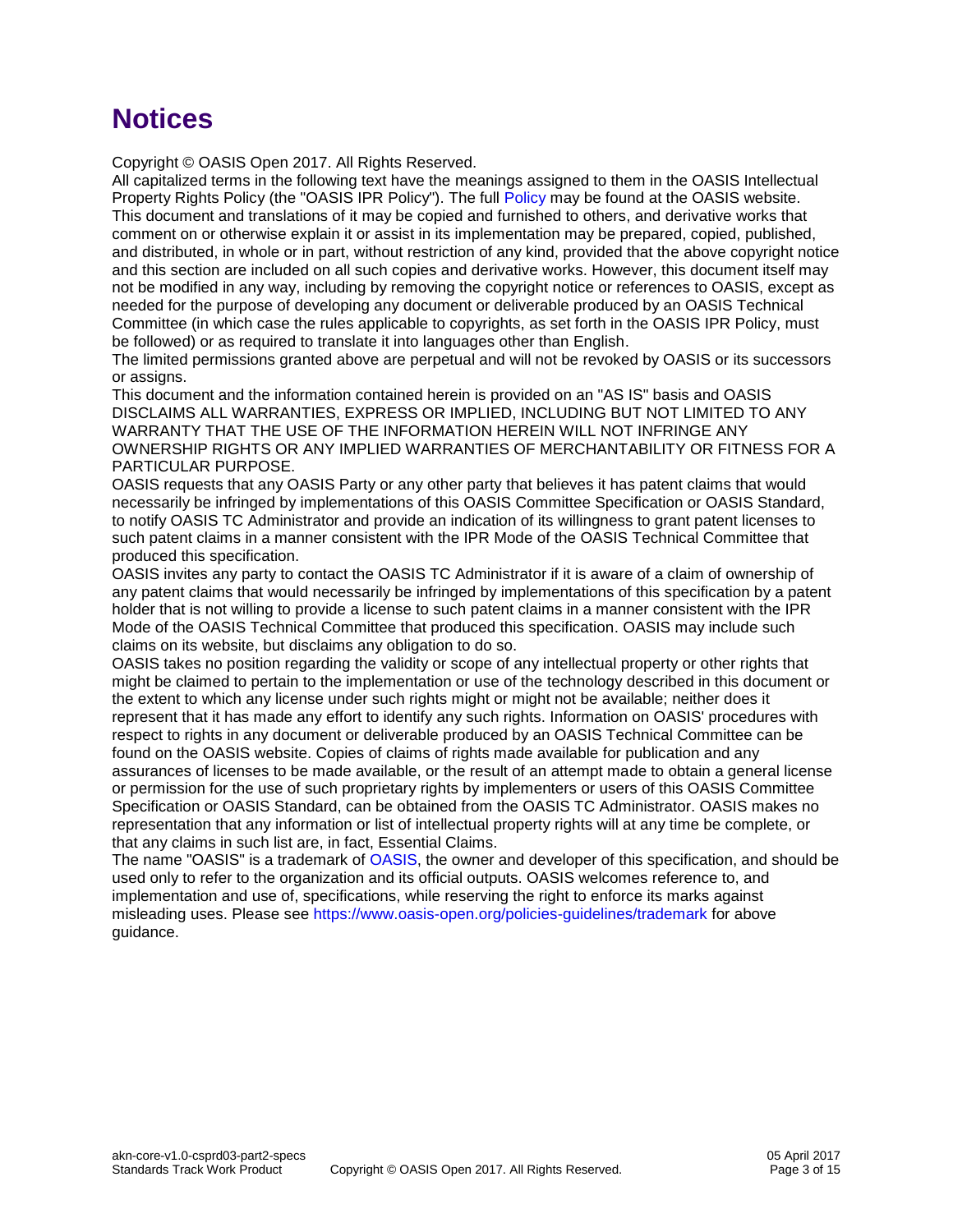# **Table of Contents**

1 [Introduction](materials/akn-core-v1.0-csprd03-part2-specs-1.html) 2 Normative 2.1 Elements [2.1.1 a](materials/akn-core-v1.0-csprd03-part2-specs_xsd_Element_a.html) [2.1.2 abbr](materials/akn-core-v1.0-csprd03-part2-specs_xsd_Element_abbr.html) [2.1.3 act](materials/akn-core-v1.0-csprd03-part2-specs_xsd_Element_act.html) [2.1.4 activeModifications](materials/akn-core-v1.0-csprd03-part2-specs_xsd_Element_activeModifications.html) [2.1.5 activeRef](materials/akn-core-v1.0-csprd03-part2-specs_xsd_Element_activeRef.html) [2.1.6 address](materials/akn-core-v1.0-csprd03-part2-specs_xsd_Element_address.html) [2.1.7 adjournment](materials/akn-core-v1.0-csprd03-part2-specs_xsd_Element_adjournment.html) [2.1.8 administrationOfOath](materials/akn-core-v1.0-csprd03-part2-specs_xsd_Element_administrationOfOath.html) [2.1.9 affectedDocument](materials/akn-core-v1.0-csprd03-part2-specs_xsd_Element_affectedDocument.html) [2.1.10 akomaNtoso](materials/akn-core-v1.0-csprd03-part2-specs_xsd_Element_akomaNtoso.html) [2.1.11 alinea](materials/akn-core-v1.0-csprd03-part2-specs_xsd_Element_alinea.html) [2.1.12 alternativeReference](materials/akn-core-v1.0-csprd03-part2-specs_xsd_Element_alternativeReference.html) [2.1.13 amendment](materials/akn-core-v1.0-csprd03-part2-specs_xsd_Element_amendment.html) [2.1.14 amendmentBody](materials/akn-core-v1.0-csprd03-part2-specs_xsd_Element_amendmentBody.html) [2.1.15 amendmentContent](materials/akn-core-v1.0-csprd03-part2-specs_xsd_Element_amendmentContent.html) [2.1.16 amendmentHeading](materials/akn-core-v1.0-csprd03-part2-specs_xsd_Element_amendmentHeading.html) [2.1.17 amendmentJustification](materials/akn-core-v1.0-csprd03-part2-specs_xsd_Element_amendmentJustification.html) [2.1.18 amendmentList](materials/akn-core-v1.0-csprd03-part2-specs_xsd_Element_amendmentList.html) [2.1.19 amendmentReference](materials/akn-core-v1.0-csprd03-part2-specs_xsd_Element_amendmentReference.html) [2.1.20 analysis](materials/akn-core-v1.0-csprd03-part2-specs_xsd_Element_analysis.html) [2.1.21 answer](materials/akn-core-v1.0-csprd03-part2-specs_xsd_Element_answer.html) [2.1.22 application](materials/akn-core-v1.0-csprd03-part2-specs_xsd_Element_application.html) [2.1.23 applies](materials/akn-core-v1.0-csprd03-part2-specs_xsd_Element_applies.html) [2.1.24 argument](materials/akn-core-v1.0-csprd03-part2-specs_xsd_Element_argument.html) [2.1.25 arguments](materials/akn-core-v1.0-csprd03-part2-specs_xsd_Element_arguments.html) [2.1.26 article](materials/akn-core-v1.0-csprd03-part2-specs_xsd_Element_article.html) [2.1.27 attachment](materials/akn-core-v1.0-csprd03-part2-specs_xsd_Element_attachment.html) [2.1.28 attachmentOf](materials/akn-core-v1.0-csprd03-part2-specs_xsd_Element_attachmentOf.html) [2.1.29 attachments](materials/akn-core-v1.0-csprd03-part2-specs_xsd_Element_attachments.html) [2.1.30 authorialNote](materials/akn-core-v1.0-csprd03-part2-specs_xsd_Element_authorialNote.html) [2.1.31 b](materials/akn-core-v1.0-csprd03-part2-specs_xsd_Element_b.html) 2.1.32 [background](materials/akn-core-v1.0-csprd03-part2-specs_xsd_Element_background.html) [2.1.33 bill](materials/akn-core-v1.0-csprd03-part2-specs_xsd_Element_bill.html) [2.1.34 block](materials/akn-core-v1.0-csprd03-part2-specs_xsd_Element_block.html) [2.1.35 blockContainer](materials/akn-core-v1.0-csprd03-part2-specs_xsd_Element_blockContainer.html) [2.1.36 blockList](materials/akn-core-v1.0-csprd03-part2-specs_xsd_Element_blockList.html) [2.1.37 body](materials/akn-core-v1.0-csprd03-part2-specs_xsd_Element_body.html) [2.1.38 book](materials/akn-core-v1.0-csprd03-part2-specs_xsd_Element_book.html) [2.1.39 br](materials/akn-core-v1.0-csprd03-part2-specs_xsd_Element_br.html) [2.1.40 caption](materials/akn-core-v1.0-csprd03-part2-specs_xsd_Element_caption.html)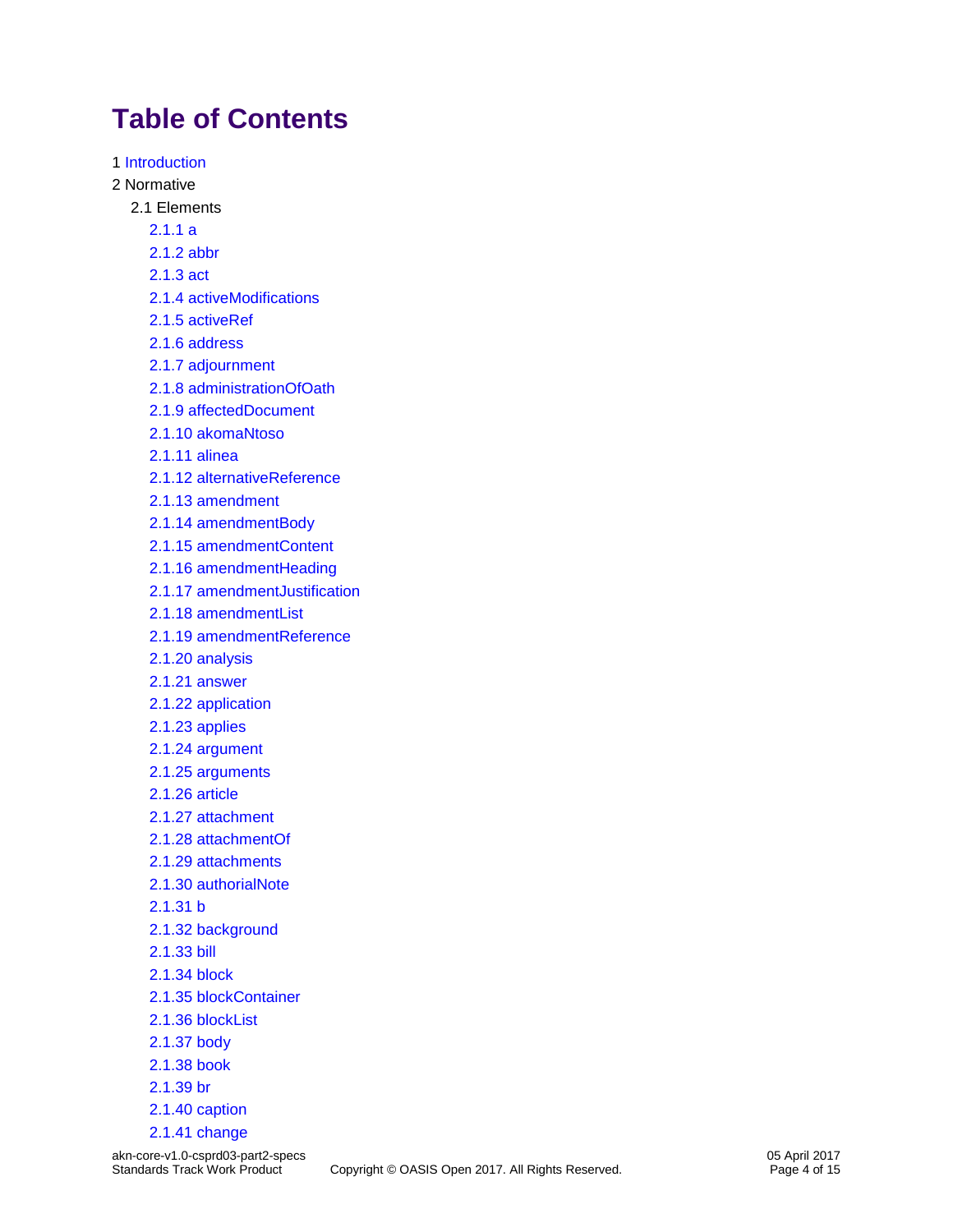[2.1.42 chapter](materials/akn-core-v1.0-csprd03-part2-specs_xsd_Element_chapter.html) [2.1.43 citation](materials/akn-core-v1.0-csprd03-part2-specs_xsd_Element_citation.html) [2.1.44 citations](materials/akn-core-v1.0-csprd03-part2-specs_xsd_Element_citations.html) [2.1.45 classification](materials/akn-core-v1.0-csprd03-part2-specs_xsd_Element_classification.html) [2.1.46 clause](materials/akn-core-v1.0-csprd03-part2-specs_xsd_Element_clause.html) [2.1.47 collectionBody](materials/akn-core-v1.0-csprd03-part2-specs_xsd_Element_collectionBody.html) [2.1.48 communication](materials/akn-core-v1.0-csprd03-part2-specs_xsd_Element_communication.html) [2.1.49 component](materials/akn-core-v1.0-csprd03-part2-specs_xsd_Element_component.html) [2.1.50 componentData](materials/akn-core-v1.0-csprd03-part2-specs_xsd_Element_componentData.html) [2.1.51 componentInfo](materials/akn-core-v1.0-csprd03-part2-specs_xsd_Element_componentInfo.html) [2.1.52 componentRef](materials/akn-core-v1.0-csprd03-part2-specs_xsd_Element_componentRef.html) [2.1.53 components](materials/akn-core-v1.0-csprd03-part2-specs_xsd_Element_components.html) [2.1.54 concept](materials/akn-core-v1.0-csprd03-part2-specs_xsd_Element_concept.html) [2.1.55 conclusions](materials/akn-core-v1.0-csprd03-part2-specs_xsd_Element_conclusions.html) [2.1.56 condition](materials/akn-core-v1.0-csprd03-part2-specs_xsd_Element_condition.html) [2.1.57 container](materials/akn-core-v1.0-csprd03-part2-specs_xsd_Element_container.html) [2.1.58 content](materials/akn-core-v1.0-csprd03-part2-specs_xsd_Element_content.html) [2.1.59 contrasts](materials/akn-core-v1.0-csprd03-part2-specs_xsd_Element_contrasts.html) [2.1.60 count](materials/akn-core-v1.0-csprd03-part2-specs_xsd_Element_count.html) [2.1.61 courtType](materials/akn-core-v1.0-csprd03-part2-specs_xsd_Element_courtType.html) [2.1.62 coverPage](materials/akn-core-v1.0-csprd03-part2-specs_xsd_Element_coverPage.html) [2.1.63 crossHeading](materials/akn-core-v1.0-csprd03-part2-specs_xsd_Element_crossHeading.html) [2.1.64 date](materials/akn-core-v1.0-csprd03-part2-specs_xsd_Element_date.html) [2.1.65 debate](materials/akn-core-v1.0-csprd03-part2-specs_xsd_Element_debate.html) [2.1.66 debateBody](materials/akn-core-v1.0-csprd03-part2-specs_xsd_Element_debateBody.html) [2.1.67 debateReport](materials/akn-core-v1.0-csprd03-part2-specs_xsd_Element_debateReport.html) [2.1.68 debateSection](materials/akn-core-v1.0-csprd03-part2-specs_xsd_Element_debateSection.html) [2.1.69 decision](materials/akn-core-v1.0-csprd03-part2-specs_xsd_Element_decision.html) [2.1.70 declarationOfVote](materials/akn-core-v1.0-csprd03-part2-specs_xsd_Element_declarationOfVote.html) [2.1.71 decoration](materials/akn-core-v1.0-csprd03-part2-specs_xsd_Element_decoration.html) [2.1.72 def](materials/akn-core-v1.0-csprd03-part2-specs_xsd_Element_def.html) [2.1.73 del](materials/akn-core-v1.0-csprd03-part2-specs_xsd_Element_del.html) [2.1.74 derogates](materials/akn-core-v1.0-csprd03-part2-specs_xsd_Element_derogates.html) [2.1.75 destination](materials/akn-core-v1.0-csprd03-part2-specs_xsd_Element_destination.html) [2.1.76 dissentsFrom](materials/akn-core-v1.0-csprd03-part2-specs_xsd_Element_dissentsFrom.html) [2.1.77 distinguishes](materials/akn-core-v1.0-csprd03-part2-specs_xsd_Element_distinguishes.html) [2.1.78 div](materials/akn-core-v1.0-csprd03-part2-specs_xsd_Element_div.html) [2.1.79 division](materials/akn-core-v1.0-csprd03-part2-specs_xsd_Element_division.html) [2.1.80 doc](materials/akn-core-v1.0-csprd03-part2-specs_xsd_Element_doc.html) [2.1.81 docAuthority](materials/akn-core-v1.0-csprd03-part2-specs_xsd_Element_docAuthority.html) [2.1.82 docCommittee](materials/akn-core-v1.0-csprd03-part2-specs_xsd_Element_docCommittee.html) [2.1.83 docDate](materials/akn-core-v1.0-csprd03-part2-specs_xsd_Element_docDate.html) [2.1.84 docIntroducer](materials/akn-core-v1.0-csprd03-part2-specs_xsd_Element_docIntroducer.html) [2.1.85 docJurisdiction](materials/akn-core-v1.0-csprd03-part2-specs_xsd_Element_docJurisdiction.html) [2.1.86 docketNumber](materials/akn-core-v1.0-csprd03-part2-specs_xsd_Element_docketNumber.html) [2.1.87 docNumber](materials/akn-core-v1.0-csprd03-part2-specs_xsd_Element_docNumber.html)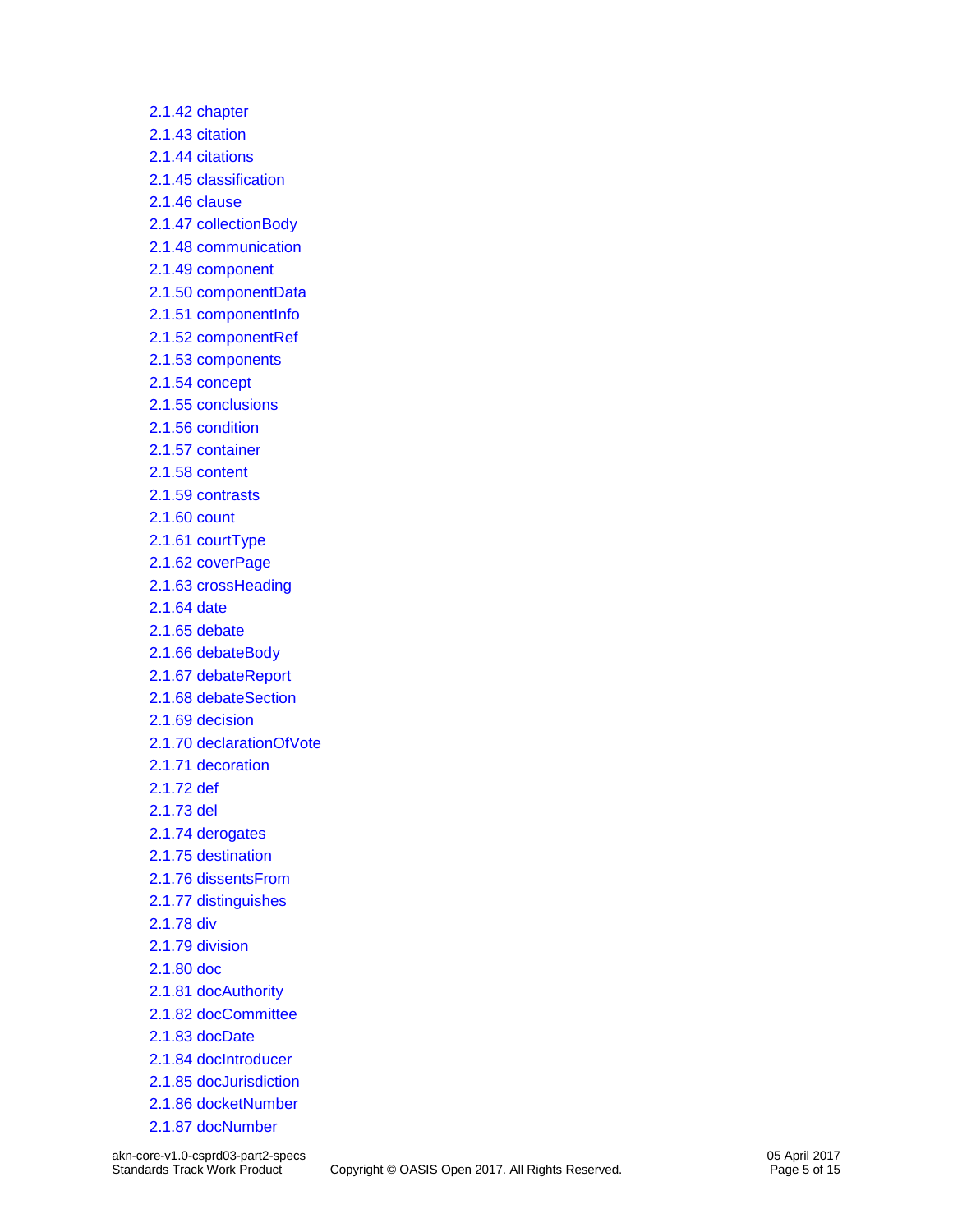[2.1.88 docProponent](materials/akn-core-v1.0-csprd03-part2-specs_xsd_Element_docProponent.html) [2.1.89 docPurpose](materials/akn-core-v1.0-csprd03-part2-specs_xsd_Element_docPurpose.html) [2.1.90 docStage](materials/akn-core-v1.0-csprd03-part2-specs_xsd_Element_docStage.html) [2.1.91 docStatus](materials/akn-core-v1.0-csprd03-part2-specs_xsd_Element_docStatus.html) [2.1.92 docTitle](materials/akn-core-v1.0-csprd03-part2-specs_xsd_Element_docTitle.html) [2.1.93 docType](materials/akn-core-v1.0-csprd03-part2-specs_xsd_Element_docType.html) [2.1.94 documentCollection](materials/akn-core-v1.0-csprd03-part2-specs_xsd_Element_documentCollection.html) [2.1.95 documentRef](materials/akn-core-v1.0-csprd03-part2-specs_xsd_Element_documentRef.html) [2.1.96 domain](materials/akn-core-v1.0-csprd03-part2-specs_xsd_Element_domain.html) [2.1.97 duration](materials/akn-core-v1.0-csprd03-part2-specs_xsd_Element_duration.html) [2.1.98 efficacy](materials/akn-core-v1.0-csprd03-part2-specs_xsd_Element_efficacy.html) [2.1.99 efficacyMod](materials/akn-core-v1.0-csprd03-part2-specs_xsd_Element_efficacyMod.html) [2.1.100 embeddedStructure](materials/akn-core-v1.0-csprd03-part2-specs_xsd_Element_embeddedStructure.html) [2.1.101 embeddedText](materials/akn-core-v1.0-csprd03-part2-specs_xsd_Element_embeddedText.html) [2.1.102 entity](materials/akn-core-v1.0-csprd03-part2-specs_xsd_Element_entity.html) [2.1.103 eol](materials/akn-core-v1.0-csprd03-part2-specs_xsd_Element_eol.html) [2.1.104 eop](materials/akn-core-v1.0-csprd03-part2-specs_xsd_Element_eop.html) [2.1.105 event](materials/akn-core-v1.0-csprd03-part2-specs_xsd_Element_event.html) [2.1.106 eventRef](materials/akn-core-v1.0-csprd03-part2-specs_xsd_Element_eventRef.html) [2.1.107 extends](materials/akn-core-v1.0-csprd03-part2-specs_xsd_Element_extends.html) [2.1.108 fillIn](materials/akn-core-v1.0-csprd03-part2-specs_xsd_Element_fillIn.html) [2.1.109 force](materials/akn-core-v1.0-csprd03-part2-specs_xsd_Element_force.html) [2.1.110 forceMod](materials/akn-core-v1.0-csprd03-part2-specs_xsd_Element_forceMod.html) [2.1.111 foreign](materials/akn-core-v1.0-csprd03-part2-specs_xsd_Element_foreign.html) [2.1.112 formula](materials/akn-core-v1.0-csprd03-part2-specs_xsd_Element_formula.html) [2.1.113 FRBRalias](materials/akn-core-v1.0-csprd03-part2-specs_xsd_Element_FRBRalias.html) [2.1.114 FRBRauthor](materials/akn-core-v1.0-csprd03-part2-specs_xsd_Element_FRBRauthor.html) [2.1.115 FRBRauthoritative](materials/akn-core-v1.0-csprd03-part2-specs_xsd_Element_FRBRauthoritative.html) [2.1.116 FRBRcountry](materials/akn-core-v1.0-csprd03-part2-specs_xsd_Element_FRBRcountry.html) [2.1.117 FRBRdate](materials/akn-core-v1.0-csprd03-part2-specs_xsd_Element_FRBRdate.html) [2.1.118 FRBRExpression](materials/akn-core-v1.0-csprd03-part2-specs_xsd_Element_FRBRExpression.html) [2.1.119 FRBRformat](materials/akn-core-v1.0-csprd03-part2-specs_xsd_Element_FRBRformat.html) [2.1.120 FRBRItem](materials/akn-core-v1.0-csprd03-part2-specs_xsd_Element_FRBRItem.html) [2.1.121 FRBRlanguage](materials/akn-core-v1.0-csprd03-part2-specs_xsd_Element_FRBRlanguage.html) [2.1.122 FRBRManifestation](materials/akn-core-v1.0-csprd03-part2-specs_xsd_Element_FRBRManifestation.html) [2.1.123 FRBRmasterExpression](materials/akn-core-v1.0-csprd03-part2-specs_xsd_Element_FRBRmasterExpression.html) [2.1.124 FRBRname](materials/akn-core-v1.0-csprd03-part2-specs_xsd_Element_FRBRname.html) [2.1.125 FRBRnumber](materials/akn-core-v1.0-csprd03-part2-specs_xsd_Element_FRBRnumber.html) [2.1.126 FRBRportion](materials/akn-core-v1.0-csprd03-part2-specs_xsd_Element_FRBRportion.html) [2.1.127 FRBRprescriptive](materials/akn-core-v1.0-csprd03-part2-specs_xsd_Element_FRBRprescriptive.html) [2.1.128 FRBRsubtype](materials/akn-core-v1.0-csprd03-part2-specs_xsd_Element_FRBRsubtype.html) [2.1.129 FRBRthis](materials/akn-core-v1.0-csprd03-part2-specs_xsd_Element_FRBRthis.html) [2.1.130 FRBRtranslation](materials/akn-core-v1.0-csprd03-part2-specs_xsd_Element_FRBRtranslation.html) [2.1.131 FRBRuri](materials/akn-core-v1.0-csprd03-part2-specs_xsd_Element_FRBRuri.html) [2.1.132 FRBRversionNumber](materials/akn-core-v1.0-csprd03-part2-specs_xsd_Element_FRBRversionNumber.html) [2.1.133 FRBRWork](materials/akn-core-v1.0-csprd03-part2-specs_xsd_Element_FRBRWork.html)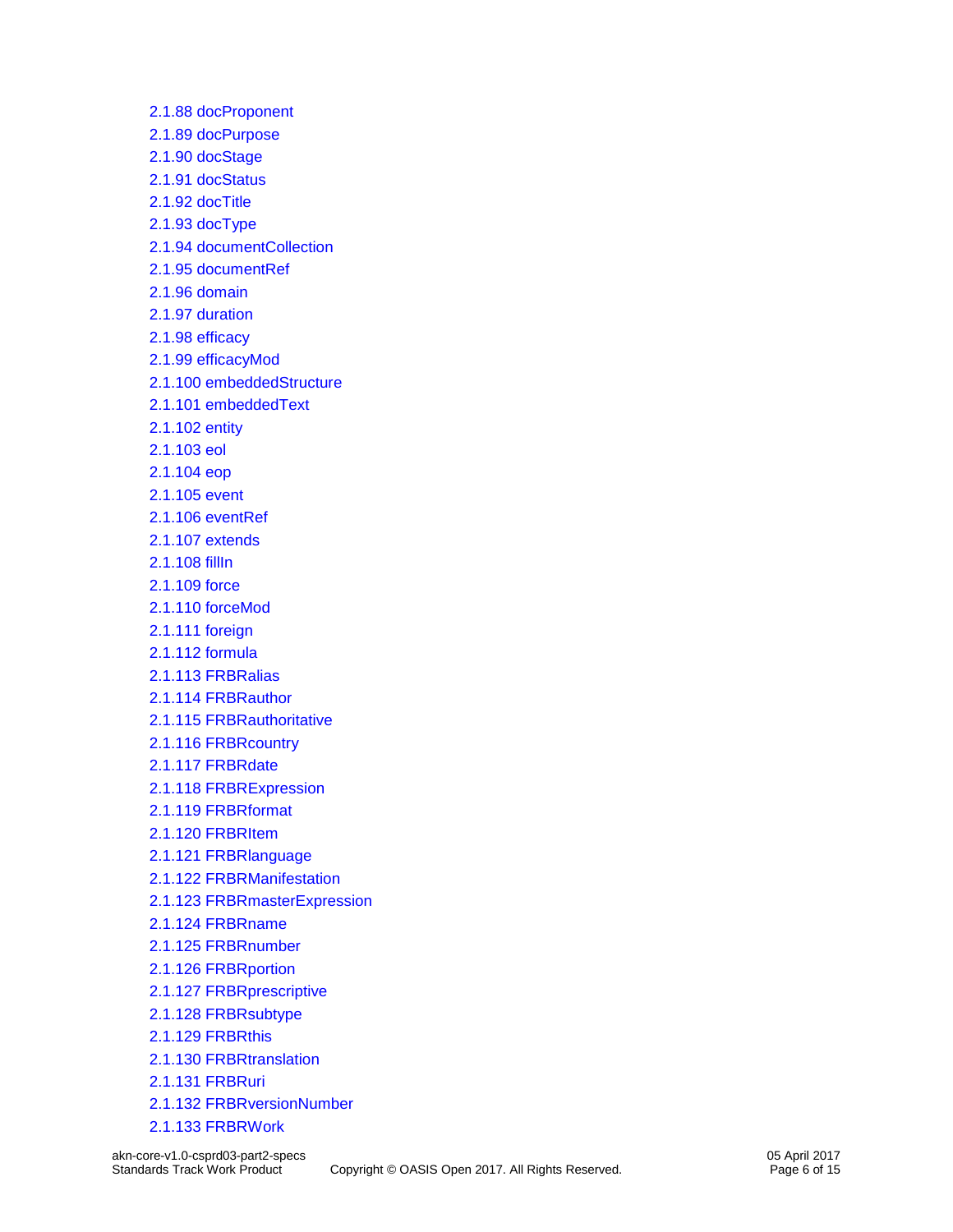[2.1.134 from](materials/akn-core-v1.0-csprd03-part2-specs_xsd_Element_from.html) [2.1.135 hasAttachment](materials/akn-core-v1.0-csprd03-part2-specs_xsd_Element_hasAttachment.html) [2.1.136 hcontainer](materials/akn-core-v1.0-csprd03-part2-specs_xsd_Element_hcontainer.html) [2.1.137 header](materials/akn-core-v1.0-csprd03-part2-specs_xsd_Element_header.html) [2.1.138 heading](materials/akn-core-v1.0-csprd03-part2-specs_xsd_Element_heading.html) [2.1.139 i](materials/akn-core-v1.0-csprd03-part2-specs_xsd_Element_i.html) [2.1.140 identification](materials/akn-core-v1.0-csprd03-part2-specs_xsd_Element_identification.html) [2.1.141 img](materials/akn-core-v1.0-csprd03-part2-specs_xsd_Element_img.html) [2.1.142 implicitReference](materials/akn-core-v1.0-csprd03-part2-specs_xsd_Element_implicitReference.html) [2.1.143 indent](materials/akn-core-v1.0-csprd03-part2-specs_xsd_Element_indent.html) [2.1.144 inline](materials/akn-core-v1.0-csprd03-part2-specs_xsd_Element_inline.html) [2.1.145 ins](materials/akn-core-v1.0-csprd03-part2-specs_xsd_Element_ins.html) [2.1.146 interstitial](materials/akn-core-v1.0-csprd03-part2-specs_xsd_Element_interstitial.html) [2.1.147 intro](materials/akn-core-v1.0-csprd03-part2-specs_xsd_Element_intro.html) [2.1.148 introduction](materials/akn-core-v1.0-csprd03-part2-specs_xsd_Element_introduction.html) [2.1.149 isAnalogTo](materials/akn-core-v1.0-csprd03-part2-specs_xsd_Element_isAnalogTo.html) [2.1.150 item](materials/akn-core-v1.0-csprd03-part2-specs_xsd_Element_item.html) [2.1.151 judge](materials/akn-core-v1.0-csprd03-part2-specs_xsd_Element_judge.html) [2.1.152 judgment](materials/akn-core-v1.0-csprd03-part2-specs_xsd_Element_judgment.html) [2.1.153 judgmentBody](materials/akn-core-v1.0-csprd03-part2-specs_xsd_Element_judgmentBody.html) [2.1.154 judicial](materials/akn-core-v1.0-csprd03-part2-specs_xsd_Element_judicial.html) [2.1.155 jurisprudence](materials/akn-core-v1.0-csprd03-part2-specs_xsd_Element_jurisprudence.html) [2.1.156 keyword](materials/akn-core-v1.0-csprd03-part2-specs_xsd_Element_keyword.html) [2.1.157 lawyer](materials/akn-core-v1.0-csprd03-part2-specs_xsd_Element_lawyer.html) [2.1.158 legalSystemMod](materials/akn-core-v1.0-csprd03-part2-specs_xsd_Element_legalSystemMod.html) [2.1.159 legislature](materials/akn-core-v1.0-csprd03-part2-specs_xsd_Element_legislature.html) [2.1.160 level](materials/akn-core-v1.0-csprd03-part2-specs_xsd_Element_level.html) [2.1.161 li](materials/akn-core-v1.0-csprd03-part2-specs_xsd_Element_li.html) [2.1.162 lifecycle](materials/akn-core-v1.0-csprd03-part2-specs_xsd_Element_lifecycle.html) [2.1.163 list](materials/akn-core-v1.0-csprd03-part2-specs_xsd_Element_list.html) [2.1.164 listIntroduction](materials/akn-core-v1.0-csprd03-part2-specs_xsd_Element_listIntroduction.html) [2.1.165 listWrapUp](materials/akn-core-v1.0-csprd03-part2-specs_xsd_Element_listWrapUp.html) [2.1.166 location](materials/akn-core-v1.0-csprd03-part2-specs_xsd_Element_location.html) [2.1.167 longTitle](materials/akn-core-v1.0-csprd03-part2-specs_xsd_Element_longTitle.html) [2.1.168 mainBody](materials/akn-core-v1.0-csprd03-part2-specs_xsd_Element_mainBody.html) [2.1.169 mapping](materials/akn-core-v1.0-csprd03-part2-specs_xsd_Element_mapping.html) [2.1.170 mappings](materials/akn-core-v1.0-csprd03-part2-specs_xsd_Element_mappings.html) [2.1.171 marker](materials/akn-core-v1.0-csprd03-part2-specs_xsd_Element_marker.html) [2.1.172 meaningMod](materials/akn-core-v1.0-csprd03-part2-specs_xsd_Element_meaningMod.html) [2.1.173 meta](materials/akn-core-v1.0-csprd03-part2-specs_xsd_Element_meta.html) [2.1.174 ministerialStatements](materials/akn-core-v1.0-csprd03-part2-specs_xsd_Element_ministerialStatements.html) [2.1.175 mmod](materials/akn-core-v1.0-csprd03-part2-specs_xsd_Element_mmod.html) [2.1.176 mod](materials/akn-core-v1.0-csprd03-part2-specs_xsd_Element_mod.html) [2.1.177 motivation](materials/akn-core-v1.0-csprd03-part2-specs_xsd_Element_motivation.html) [2.1.178 mref](materials/akn-core-v1.0-csprd03-part2-specs_xsd_Element_mref.html) [2.1.179 narrative](materials/akn-core-v1.0-csprd03-part2-specs_xsd_Element_narrative.html)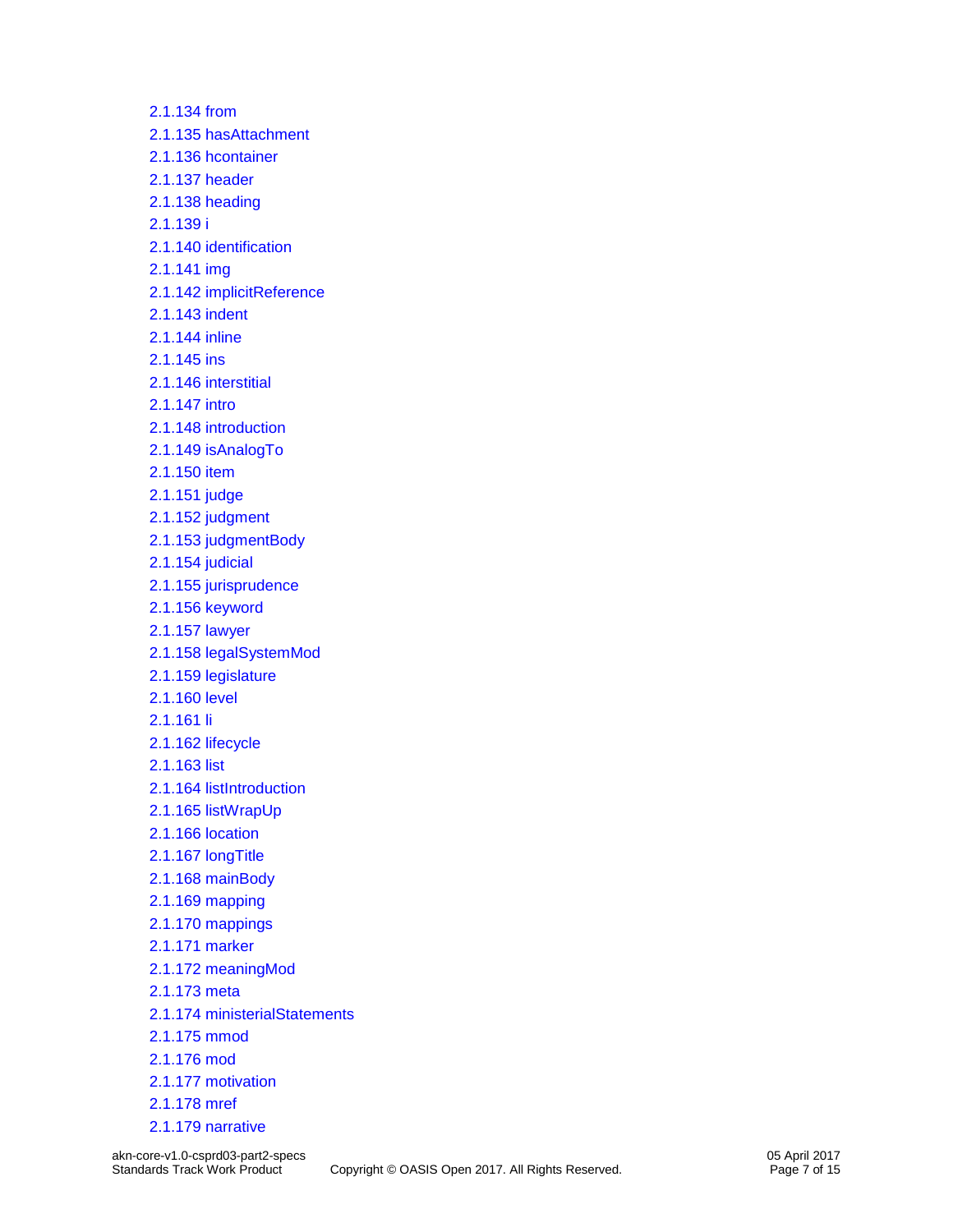[2.1.180 nationalInterest](materials/akn-core-v1.0-csprd03-part2-specs_xsd_Element_nationalInterest.html) [2.1.181 neutralCitation](materials/akn-core-v1.0-csprd03-part2-specs_xsd_Element_neutralCitation.html) [2.1.182 new](materials/akn-core-v1.0-csprd03-part2-specs_xsd_Element_new.html) [2.1.183 note](materials/akn-core-v1.0-csprd03-part2-specs_xsd_Element_note.html) [2.1.184 noteRef](materials/akn-core-v1.0-csprd03-part2-specs_xsd_Element_noteRef.html) [2.1.185 notes](materials/akn-core-v1.0-csprd03-part2-specs_xsd_Element_notes.html) [2.1.186 noticesOfMotion](materials/akn-core-v1.0-csprd03-part2-specs_xsd_Element_noticesOfMotion.html) [2.1.187 num](materials/akn-core-v1.0-csprd03-part2-specs_xsd_Element_num.html) [2.1.188 object](materials/akn-core-v1.0-csprd03-part2-specs_xsd_Element_object.html) [2.1.189 officialGazette](materials/akn-core-v1.0-csprd03-part2-specs_xsd_Element_officialGazette.html) [2.1.190 ol](materials/akn-core-v1.0-csprd03-part2-specs_xsd_Element_ol.html) [2.1.191 old](materials/akn-core-v1.0-csprd03-part2-specs_xsd_Element_old.html) [2.1.192 omissis](materials/akn-core-v1.0-csprd03-part2-specs_xsd_Element_omissis.html) [2.1.193 opinion](materials/akn-core-v1.0-csprd03-part2-specs_xsd_Element_opinion.html) [2.1.194 oralStatements](materials/akn-core-v1.0-csprd03-part2-specs_xsd_Element_oralStatements.html) [2.1.195 organization](materials/akn-core-v1.0-csprd03-part2-specs_xsd_Element_organization.html) [2.1.196 original](materials/akn-core-v1.0-csprd03-part2-specs_xsd_Element_original.html) [2.1.197 other](materials/akn-core-v1.0-csprd03-part2-specs_xsd_Element_other.html) [2.1.198 otherAnalysis](materials/akn-core-v1.0-csprd03-part2-specs_xsd_Element_otherAnalysis.html) [2.1.199 otherReferences](materials/akn-core-v1.0-csprd03-part2-specs_xsd_Element_otherReferences.html) [2.1.200 outcome](materials/akn-core-v1.0-csprd03-part2-specs_xsd_Element_outcome.html) [2.1.201 overrules](materials/akn-core-v1.0-csprd03-part2-specs_xsd_Element_overrules.html) [2.1.202 p](materials/akn-core-v1.0-csprd03-part2-specs_xsd_Element_p.html) [2.1.203 papers](materials/akn-core-v1.0-csprd03-part2-specs_xsd_Element_papers.html) [2.1.204 paragraph](materials/akn-core-v1.0-csprd03-part2-specs_xsd_Element_paragraph.html) [2.1.205 parliamentary](materials/akn-core-v1.0-csprd03-part2-specs_xsd_Element_parliamentary.html) [2.1.206 part](materials/akn-core-v1.0-csprd03-part2-specs_xsd_Element_part.html) [2.1.207 party](materials/akn-core-v1.0-csprd03-part2-specs_xsd_Element_party.html) [2.1.208 passiveModifications](materials/akn-core-v1.0-csprd03-part2-specs_xsd_Element_passiveModifications.html) [2.1.209 passiveRef](materials/akn-core-v1.0-csprd03-part2-specs_xsd_Element_passiveRef.html) [2.1.210 person](materials/akn-core-v1.0-csprd03-part2-specs_xsd_Element_person.html) [2.1.211 personalStatements](materials/akn-core-v1.0-csprd03-part2-specs_xsd_Element_personalStatements.html) [2.1.212 petitions](materials/akn-core-v1.0-csprd03-part2-specs_xsd_Element_petitions.html) [2.1.213 placeholder](materials/akn-core-v1.0-csprd03-part2-specs_xsd_Element_placeholder.html) [2.1.214 point](materials/akn-core-v1.0-csprd03-part2-specs_xsd_Element_point.html) [2.1.215 pointOfOrder](materials/akn-core-v1.0-csprd03-part2-specs_xsd_Element_pointOfOrder.html) [2.1.216 portion](materials/akn-core-v1.0-csprd03-part2-specs_xsd_Element_portion.html) [2.1.217 portionBody](materials/akn-core-v1.0-csprd03-part2-specs_xsd_Element_portionBody.html) [2.1.218 prayers](materials/akn-core-v1.0-csprd03-part2-specs_xsd_Element_prayers.html) [2.1.219 preamble](materials/akn-core-v1.0-csprd03-part2-specs_xsd_Element_preamble.html) [2.1.220 preface](materials/akn-core-v1.0-csprd03-part2-specs_xsd_Element_preface.html) [2.1.221 presentation](materials/akn-core-v1.0-csprd03-part2-specs_xsd_Element_presentation.html) [2.1.222 preservation](materials/akn-core-v1.0-csprd03-part2-specs_xsd_Element_preservation.html) [2.1.223 previous](materials/akn-core-v1.0-csprd03-part2-specs_xsd_Element_previous.html) [2.1.224 proceduralMotions](materials/akn-core-v1.0-csprd03-part2-specs_xsd_Element_proceduralMotions.html) [2.1.225 process](materials/akn-core-v1.0-csprd03-part2-specs_xsd_Element_process.html)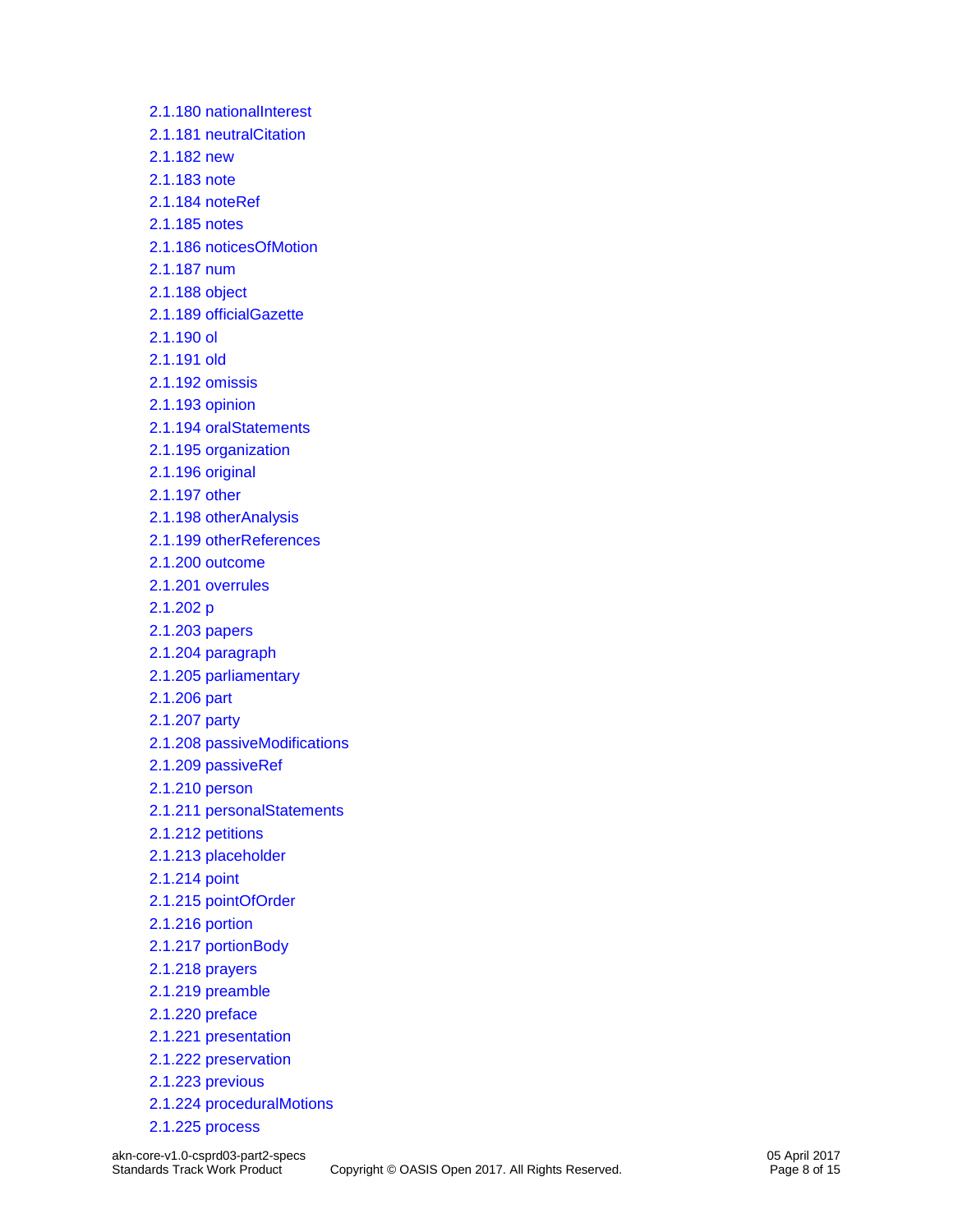[2.1.226 proprietary](materials/akn-core-v1.0-csprd03-part2-specs_xsd_Element_proprietary.html) [2.1.227 proviso](materials/akn-core-v1.0-csprd03-part2-specs_xsd_Element_proviso.html) [2.1.228 publication](materials/akn-core-v1.0-csprd03-part2-specs_xsd_Element_publication.html) [2.1.229 putsInQuestion](materials/akn-core-v1.0-csprd03-part2-specs_xsd_Element_putsInQuestion.html) [2.1.230 quantity](materials/akn-core-v1.0-csprd03-part2-specs_xsd_Element_quantity.html) [2.1.231 question](materials/akn-core-v1.0-csprd03-part2-specs_xsd_Element_question.html) [2.1.232 questions](materials/akn-core-v1.0-csprd03-part2-specs_xsd_Element_questions.html) [2.1.233 quorum](materials/akn-core-v1.0-csprd03-part2-specs_xsd_Element_quorum.html) [2.1.234 quorumVerification](materials/akn-core-v1.0-csprd03-part2-specs_xsd_Element_quorumVerification.html) [2.1.235 quotedStructure](materials/akn-core-v1.0-csprd03-part2-specs_xsd_Element_quotedStructure.html) [2.1.236 quotedText](materials/akn-core-v1.0-csprd03-part2-specs_xsd_Element_quotedText.html) [2.1.237 recital](materials/akn-core-v1.0-csprd03-part2-specs_xsd_Element_recital.html) [2.1.238 recitals](materials/akn-core-v1.0-csprd03-part2-specs_xsd_Element_recitals.html) [2.1.239 recordedTime](materials/akn-core-v1.0-csprd03-part2-specs_xsd_Element_recordedTime.html) [2.1.240 recount](materials/akn-core-v1.0-csprd03-part2-specs_xsd_Element_recount.html) [2.1.241 ref](materials/akn-core-v1.0-csprd03-part2-specs_xsd_Element_ref.html) [2.1.242 references](materials/akn-core-v1.0-csprd03-part2-specs_xsd_Element_references.html) [2.1.243 relatedDocument](materials/akn-core-v1.0-csprd03-part2-specs_xsd_Element_relatedDocument.html) [2.1.244 remark](materials/akn-core-v1.0-csprd03-part2-specs_xsd_Element_remark.html) [2.1.245 remedies](materials/akn-core-v1.0-csprd03-part2-specs_xsd_Element_remedies.html) [2.1.246 resolutions](materials/akn-core-v1.0-csprd03-part2-specs_xsd_Element_resolutions.html) [2.1.247 restriction](materials/akn-core-v1.0-csprd03-part2-specs_xsd_Element_restriction.html) [2.1.248 restrictions](materials/akn-core-v1.0-csprd03-part2-specs_xsd_Element_restrictions.html) [2.1.249 restricts](materials/akn-core-v1.0-csprd03-part2-specs_xsd_Element_restricts.html) [2.1.250 result](materials/akn-core-v1.0-csprd03-part2-specs_xsd_Element_result.html) [2.1.251 rmod](materials/akn-core-v1.0-csprd03-part2-specs_xsd_Element_rmod.html) [2.1.252 role](materials/akn-core-v1.0-csprd03-part2-specs_xsd_Element_role.html) [2.1.253 rollCall](materials/akn-core-v1.0-csprd03-part2-specs_xsd_Element_rollCall.html) [2.1.254 rref](materials/akn-core-v1.0-csprd03-part2-specs_xsd_Element_rref.html) [2.1.255 rule](materials/akn-core-v1.0-csprd03-part2-specs_xsd_Element_rule.html) [2.1.256 scene](materials/akn-core-v1.0-csprd03-part2-specs_xsd_Element_scene.html) [2.1.257 scopeMod](materials/akn-core-v1.0-csprd03-part2-specs_xsd_Element_scopeMod.html) [2.1.258 section](materials/akn-core-v1.0-csprd03-part2-specs_xsd_Element_section.html) [2.1.259 session](materials/akn-core-v1.0-csprd03-part2-specs_xsd_Element_session.html) [2.1.260 shortTitle](materials/akn-core-v1.0-csprd03-part2-specs_xsd_Element_shortTitle.html) [2.1.261 signature](materials/akn-core-v1.0-csprd03-part2-specs_xsd_Element_signature.html) [2.1.262 source](materials/akn-core-v1.0-csprd03-part2-specs_xsd_Element_source.html) [2.1.263 span](materials/akn-core-v1.0-csprd03-part2-specs_xsd_Element_span.html) [2.1.264 speech](materials/akn-core-v1.0-csprd03-part2-specs_xsd_Element_speech.html) [2.1.265 speechGroup](materials/akn-core-v1.0-csprd03-part2-specs_xsd_Element_speechGroup.html) [2.1.266 statement](materials/akn-core-v1.0-csprd03-part2-specs_xsd_Element_statement.html) [2.1.267 step](materials/akn-core-v1.0-csprd03-part2-specs_xsd_Element_step.html) [2.1.268 sub](materials/akn-core-v1.0-csprd03-part2-specs_xsd_Element_sub.html) [2.1.269 subchapter](materials/akn-core-v1.0-csprd03-part2-specs_xsd_Element_subchapter.html) [2.1.270 subclause](materials/akn-core-v1.0-csprd03-part2-specs_xsd_Element_subclause.html) [2.1.271 subdivision](materials/akn-core-v1.0-csprd03-part2-specs_xsd_Element_subdivision.html)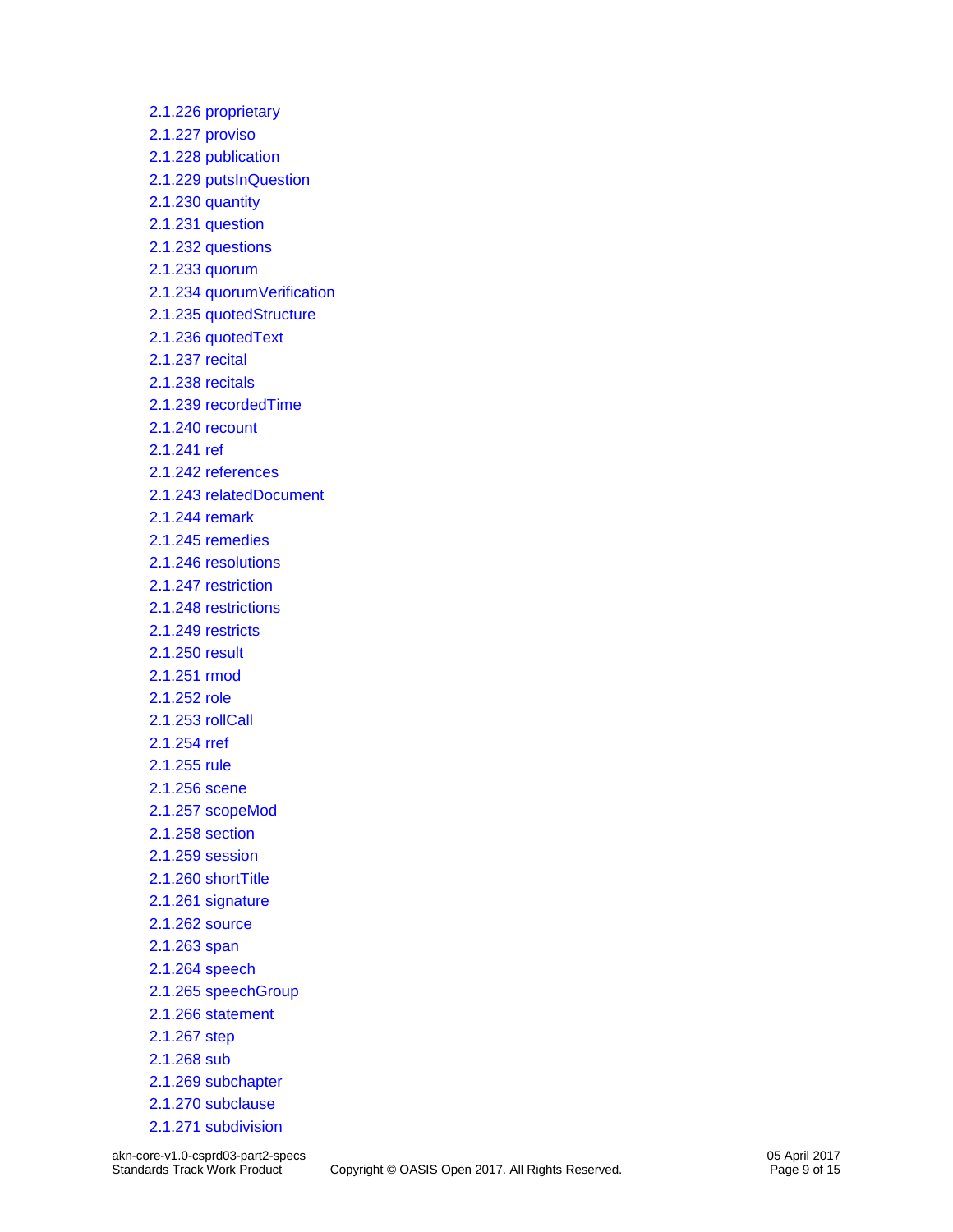[2.1.272 subFlow](materials/akn-core-v1.0-csprd03-part2-specs_xsd_Element_subFlow.html) [2.1.273 subheading](materials/akn-core-v1.0-csprd03-part2-specs_xsd_Element_subheading.html) [2.1.274 sublist](materials/akn-core-v1.0-csprd03-part2-specs_xsd_Element_sublist.html) [2.1.275 subparagraph](materials/akn-core-v1.0-csprd03-part2-specs_xsd_Element_subparagraph.html) [2.1.276 subpart](materials/akn-core-v1.0-csprd03-part2-specs_xsd_Element_subpart.html) [2.1.277 subrule](materials/akn-core-v1.0-csprd03-part2-specs_xsd_Element_subrule.html) [2.1.278 subsection](materials/akn-core-v1.0-csprd03-part2-specs_xsd_Element_subsection.html) [2.1.279 subtitle](materials/akn-core-v1.0-csprd03-part2-specs_xsd_Element_subtitle.html) [2.1.280 summary](materials/akn-core-v1.0-csprd03-part2-specs_xsd_Element_summary.html) [2.1.281 sup](materials/akn-core-v1.0-csprd03-part2-specs_xsd_Element_sup.html) [2.1.282 supports](materials/akn-core-v1.0-csprd03-part2-specs_xsd_Element_supports.html) [2.1.283 table](materials/akn-core-v1.0-csprd03-part2-specs_xsd_Element_table.html) [2.1.284 tblock](materials/akn-core-v1.0-csprd03-part2-specs_xsd_Element_tblock.html) [2.1.285 td](materials/akn-core-v1.0-csprd03-part2-specs_xsd_Element_td.html) [2.1.286 temporalData](materials/akn-core-v1.0-csprd03-part2-specs_xsd_Element_temporalData.html) [2.1.287 temporalGroup](materials/akn-core-v1.0-csprd03-part2-specs_xsd_Element_temporalGroup.html) [2.1.288 term](materials/akn-core-v1.0-csprd03-part2-specs_xsd_Element_term.html) [2.1.289 textualMod](materials/akn-core-v1.0-csprd03-part2-specs_xsd_Element_textualMod.html) [2.1.290 th](materials/akn-core-v1.0-csprd03-part2-specs_xsd_Element_th.html) [2.1.291 time](materials/akn-core-v1.0-csprd03-part2-specs_xsd_Element_time.html) [2.1.292 timeInterval](materials/akn-core-v1.0-csprd03-part2-specs_xsd_Element_timeInterval.html) [2.1.293 title](materials/akn-core-v1.0-csprd03-part2-specs_xsd_Element_title.html) [2.1.294 TLCConcept](materials/akn-core-v1.0-csprd03-part2-specs_xsd_Element_TLCConcept.html) [2.1.295 TLCEvent](materials/akn-core-v1.0-csprd03-part2-specs_xsd_Element_TLCEvent.html) [2.1.296 TLCLocation](materials/akn-core-v1.0-csprd03-part2-specs_xsd_Element_TLCLocation.html) [2.1.297 TLCObject](materials/akn-core-v1.0-csprd03-part2-specs_xsd_Element_TLCObject.html) [2.1.298 TLCOrganization](materials/akn-core-v1.0-csprd03-part2-specs_xsd_Element_TLCOrganization.html) [2.1.299 TLCPerson](materials/akn-core-v1.0-csprd03-part2-specs_xsd_Element_TLCPerson.html) [2.1.300 TLCProcess](materials/akn-core-v1.0-csprd03-part2-specs_xsd_Element_TLCProcess.html) [2.1.301 TLCReference](materials/akn-core-v1.0-csprd03-part2-specs_xsd_Element_TLCReference.html) [2.1.302 TLCRole](materials/akn-core-v1.0-csprd03-part2-specs_xsd_Element_TLCRole.html) [2.1.303 TLCTerm](materials/akn-core-v1.0-csprd03-part2-specs_xsd_Element_TLCTerm.html) [2.1.304 toc](materials/akn-core-v1.0-csprd03-part2-specs_xsd_Element_toc.html) [2.1.305 tocItem](materials/akn-core-v1.0-csprd03-part2-specs_xsd_Element_tocItem.html) [2.1.306 tome](materials/akn-core-v1.0-csprd03-part2-specs_xsd_Element_tome.html) [2.1.307 tr](materials/akn-core-v1.0-csprd03-part2-specs_xsd_Element_tr.html) [2.1.308 transitional](materials/akn-core-v1.0-csprd03-part2-specs_xsd_Element_transitional.html) [2.1.309 u](materials/akn-core-v1.0-csprd03-part2-specs_xsd_Element_u.html) [2.1.310 ul](materials/akn-core-v1.0-csprd03-part2-specs_xsd_Element_ul.html) [2.1.311 vote](materials/akn-core-v1.0-csprd03-part2-specs_xsd_Element_vote.html) [2.1.312 voting](materials/akn-core-v1.0-csprd03-part2-specs_xsd_Element_voting.html) [2.1.313 workflow](materials/akn-core-v1.0-csprd03-part2-specs_xsd_Element_workflow.html) [2.1.314 wrapUp](materials/akn-core-v1.0-csprd03-part2-specs_xsd_Element_wrapUp.html) [2.1.315 writtenStatements](materials/akn-core-v1.0-csprd03-part2-specs_xsd_Element_writtenStatements.html) 2.2 Complex Types [2.2.1 akomaNtosoType](materials/akn-core-v1.0-csprd03-part2-specs_xsd_Complex_Type_akomaNtosoType.html)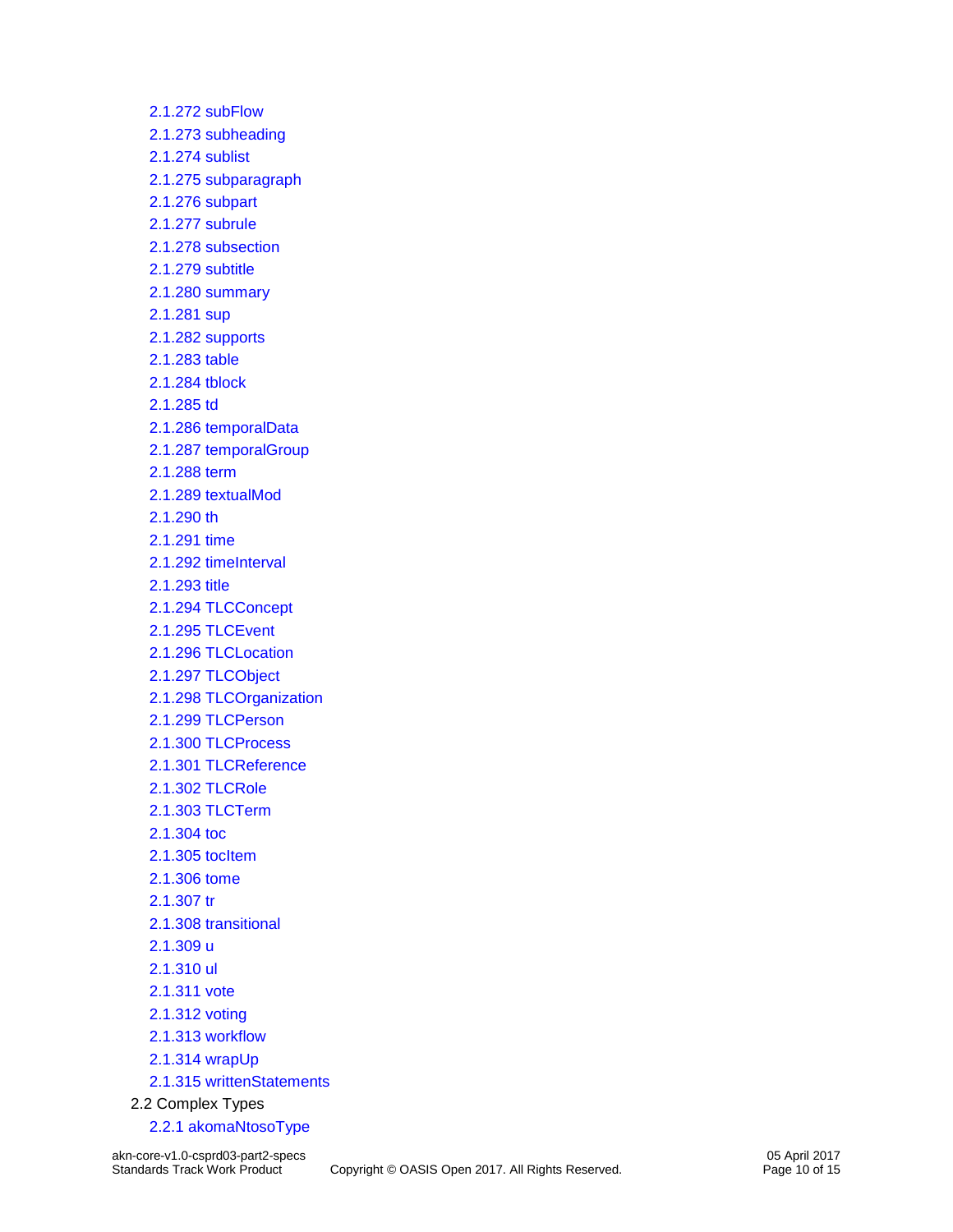[2.2.2 althierarchy](materials/akn-core-v1.0-csprd03-part2-specs_xsd_Complex_Type_althierarchy.html) [2.2.3 amendmentBodyType](materials/akn-core-v1.0-csprd03-part2-specs_xsd_Complex_Type_amendmentBodyType.html) [2.2.4 Amendments](materials/akn-core-v1.0-csprd03-part2-specs_xsd_Complex_Type_Amendments.html) [2.2.5 amendmentStructure](materials/akn-core-v1.0-csprd03-part2-specs_xsd_Complex_Type_amendmentStructure.html) [2.2.6 anyOtherType](materials/akn-core-v1.0-csprd03-part2-specs_xsd_Complex_Type_anyOtherType.html) [2.2.7 argumentType](materials/akn-core-v1.0-csprd03-part2-specs_xsd_Complex_Type_argumentType.html) [2.2.8 basehierarchy](materials/akn-core-v1.0-csprd03-part2-specs_xsd_Complex_Type_basehierarchy.html) [2.2.9 basicopt](materials/akn-core-v1.0-csprd03-part2-specs_xsd_Complex_Type_basicopt.html) [2.2.10 blockContainerType](materials/akn-core-v1.0-csprd03-part2-specs_xsd_Complex_Type_blockContainerType.html) [2.2.11 blockListType](materials/akn-core-v1.0-csprd03-part2-specs_xsd_Complex_Type_blockListType.html) [2.2.12 blocksopt](materials/akn-core-v1.0-csprd03-part2-specs_xsd_Complex_Type_blocksopt.html) [2.2.13 blocksreq](materials/akn-core-v1.0-csprd03-part2-specs_xsd_Complex_Type_blocksreq.html) [2.2.14 bodyType](materials/akn-core-v1.0-csprd03-part2-specs_xsd_Complex_Type_bodyType.html) [2.2.15 booleanValueType](materials/akn-core-v1.0-csprd03-part2-specs_xsd_Complex_Type_booleanValueType.html) [2.2.16 citationHierarchy](materials/akn-core-v1.0-csprd03-part2-specs_xsd_Complex_Type_citationHierarchy.html) [2.2.17 collectionBodyType](materials/akn-core-v1.0-csprd03-part2-specs_xsd_Complex_Type_collectionBodyType.html) [2.2.18 collectionStructure](materials/akn-core-v1.0-csprd03-part2-specs_xsd_Complex_Type_collectionStructure.html) [2.2.19 containerType](materials/akn-core-v1.0-csprd03-part2-specs_xsd_Complex_Type_containerType.html) [2.2.20 coreProperties](materials/akn-core-v1.0-csprd03-part2-specs_xsd_Complex_Type_coreProperties.html) [2.2.21 countType](materials/akn-core-v1.0-csprd03-part2-specs_xsd_Complex_Type_countType.html) [2.2.22 debateBodyType](materials/akn-core-v1.0-csprd03-part2-specs_xsd_Complex_Type_debateBodyType.html) [2.2.23 debateStructure](materials/akn-core-v1.0-csprd03-part2-specs_xsd_Complex_Type_debateStructure.html) [2.2.24 docContainerType](materials/akn-core-v1.0-csprd03-part2-specs_xsd_Complex_Type_docContainerType.html) [2.2.25 eolType](materials/akn-core-v1.0-csprd03-part2-specs_xsd_Complex_Type_eolType.html) [2.2.26 hierarchicalStructure](materials/akn-core-v1.0-csprd03-part2-specs_xsd_Complex_Type_hierarchicalStructure.html) [2.2.27 hierarchy](materials/akn-core-v1.0-csprd03-part2-specs_xsd_Complex_Type_hierarchy.html) [2.2.28 inline](materials/akn-core-v1.0-csprd03-part2-specs_xsd_Complex_Type_inline.html) [2.2.29 inlinereq](materials/akn-core-v1.0-csprd03-part2-specs_xsd_Complex_Type_inlinereq.html) [2.2.30 inlinereqreq](materials/akn-core-v1.0-csprd03-part2-specs_xsd_Complex_Type_inlinereqreq.html) [2.2.31 itemType](materials/akn-core-v1.0-csprd03-part2-specs_xsd_Complex_Type_itemType.html) [2.2.32 judgmentBodyType](materials/akn-core-v1.0-csprd03-part2-specs_xsd_Complex_Type_judgmentBodyType.html) [2.2.33 judgmentStructure](materials/akn-core-v1.0-csprd03-part2-specs_xsd_Complex_Type_judgmentStructure.html) [2.2.34 judicialArguments](materials/akn-core-v1.0-csprd03-part2-specs_xsd_Complex_Type_judicialArguments.html) [2.2.35 judicialArgumentType](materials/akn-core-v1.0-csprd03-part2-specs_xsd_Complex_Type_judicialArgumentType.html) [2.2.36 linkType](materials/akn-core-v1.0-csprd03-part2-specs_xsd_Complex_Type_linkType.html) [2.2.37 listItems](materials/akn-core-v1.0-csprd03-part2-specs_xsd_Complex_Type_listItems.html) [2.2.38 maincontent](materials/akn-core-v1.0-csprd03-part2-specs_xsd_Complex_Type_maincontent.html) [2.2.39 markeropt](materials/akn-core-v1.0-csprd03-part2-specs_xsd_Complex_Type_markeropt.html) [2.2.40 markerreq](materials/akn-core-v1.0-csprd03-part2-specs_xsd_Complex_Type_markerreq.html) 2.2.41 [metaopt](materials/akn-core-v1.0-csprd03-part2-specs_xsd_Complex_Type_metaopt.html) [2.2.42 metareq](materials/akn-core-v1.0-csprd03-part2-specs_xsd_Complex_Type_metareq.html) [2.2.43 modificationType](materials/akn-core-v1.0-csprd03-part2-specs_xsd_Complex_Type_modificationType.html) [2.2.44 modType](materials/akn-core-v1.0-csprd03-part2-specs_xsd_Complex_Type_modType.html) [2.2.45 openStructure](materials/akn-core-v1.0-csprd03-part2-specs_xsd_Complex_Type_openStructure.html) [2.2.46 parliamentaryAnalysis](materials/akn-core-v1.0-csprd03-part2-specs_xsd_Complex_Type_parliamentaryAnalysis.html) [2.2.47 parliamentaryAnalysisType](materials/akn-core-v1.0-csprd03-part2-specs_xsd_Complex_Type_parliamentaryAnalysisType.html)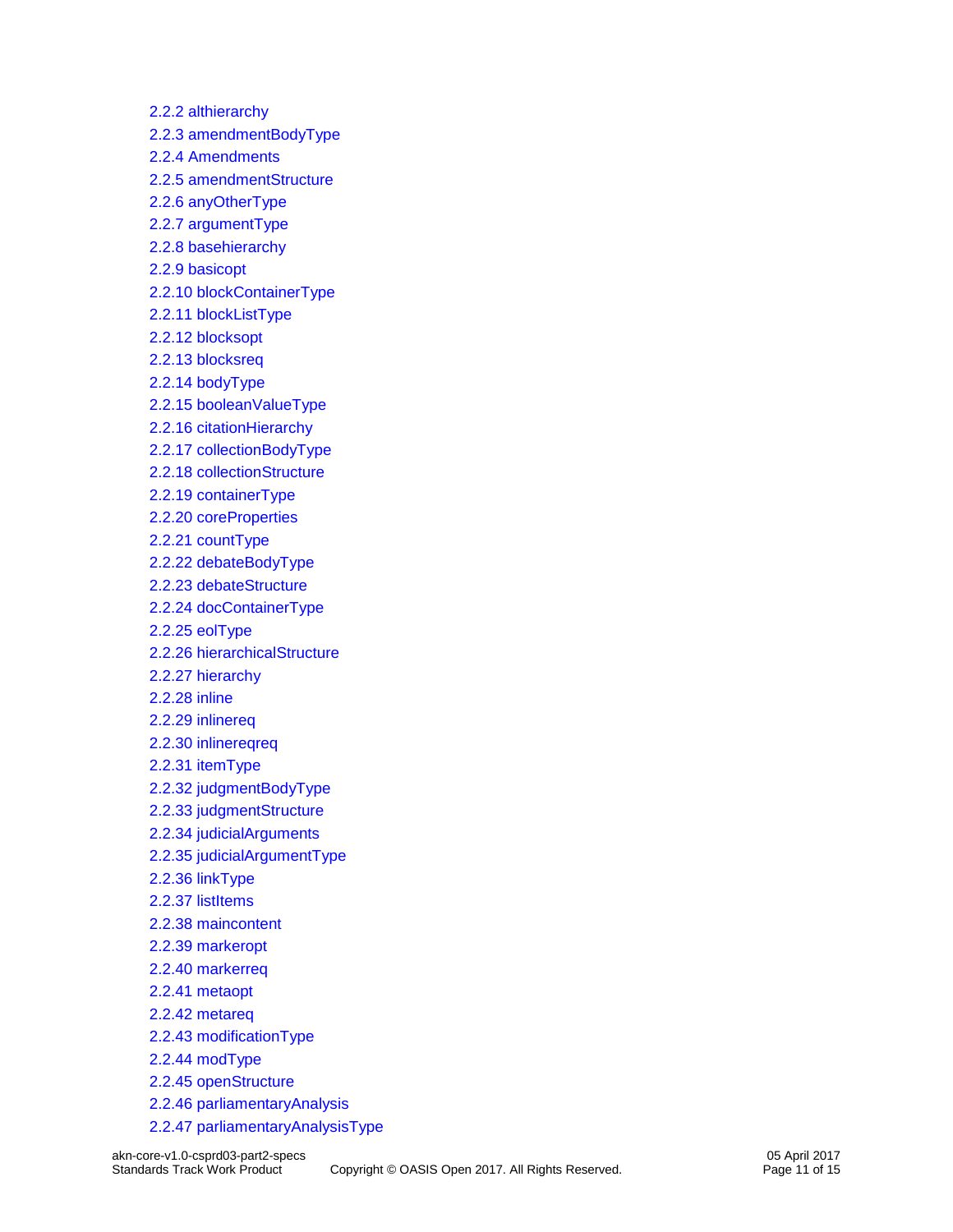[2.2.48 periodType](materials/akn-core-v1.0-csprd03-part2-specs_xsd_Complex_Type_periodType.html) [2.2.49 portionBodyType](materials/akn-core-v1.0-csprd03-part2-specs_xsd_Complex_Type_portionBodyType.html) [2.2.50 portionStructure](materials/akn-core-v1.0-csprd03-part2-specs_xsd_Complex_Type_portionStructure.html) [2.2.51 preambleopt](materials/akn-core-v1.0-csprd03-part2-specs_xsd_Complex_Type_preambleopt.html) [2.2.52 prefaceopt](materials/akn-core-v1.0-csprd03-part2-specs_xsd_Complex_Type_prefaceopt.html) [2.2.53 recitalHierarchy](materials/akn-core-v1.0-csprd03-part2-specs_xsd_Complex_Type_recitalHierarchy.html) [2.2.54 referenceType](materials/akn-core-v1.0-csprd03-part2-specs_xsd_Complex_Type_referenceType.html) [2.2.55 refItems](materials/akn-core-v1.0-csprd03-part2-specs_xsd_Complex_Type_refItems.html) [2.2.56 speechType](materials/akn-core-v1.0-csprd03-part2-specs_xsd_Complex_Type_speechType.html) [2.2.57 srcType](materials/akn-core-v1.0-csprd03-part2-specs_xsd_Complex_Type_srcType.html) [2.2.58 subFlowStructure](materials/akn-core-v1.0-csprd03-part2-specs_xsd_Complex_Type_subFlowStructure.html) [2.2.59 valueType](materials/akn-core-v1.0-csprd03-part2-specs_xsd_Complex_Type_valueType.html) 2.3 Simple Types [2.3.1 agentRef](materials/akn-core-v1.0-csprd03-part2-specs_xsd_Simple_Type_agentRef.html) [2.3.2 conceptRef](materials/akn-core-v1.0-csprd03-part2-specs_xsd_Simple_Type_conceptRef.html) [2.3.3 EfficacyMods](materials/akn-core-v1.0-csprd03-part2-specs_xsd_Simple_Type_EfficacyMods.html) [2.3.4 eIdRef](materials/akn-core-v1.0-csprd03-part2-specs_xsd_Simple_Type_eIdRef.html) [2.3.5 eventRefRef](materials/akn-core-v1.0-csprd03-part2-specs_xsd_Simple_Type_eventRefRef.html) [2.3.6 eventType](materials/akn-core-v1.0-csprd03-part2-specs_xsd_Simple_Type_eventType.html) [2.3.7 ForceMods](materials/akn-core-v1.0-csprd03-part2-specs_xsd_Simple_Type_ForceMods.html) [2.3.8 language](materials/akn-core-v1.0-csprd03-part2-specs_xsd_Simple_Type_language.html) [2.3.9 LegalSystemMods](materials/akn-core-v1.0-csprd03-part2-specs_xsd_Simple_Type_LegalSystemMods.html) [2.3.10 manifestationURI](materials/akn-core-v1.0-csprd03-part2-specs_xsd_Simple_Type_manifestationURI.html) [2.3.11 MeaningMods](materials/akn-core-v1.0-csprd03-part2-specs_xsd_Simple_Type_MeaningMods.html) [2.3.12 noWhiteSpace](materials/akn-core-v1.0-csprd03-part2-specs_xsd_Simple_Type_noWhiteSpace.html) [2.3.13 opinionType](materials/akn-core-v1.0-csprd03-part2-specs_xsd_Simple_Type_opinionType.html) [2.3.14 placementType](materials/akn-core-v1.0-csprd03-part2-specs_xsd_Simple_Type_placementType.html) [2.3.15 posType](materials/akn-core-v1.0-csprd03-part2-specs_xsd_Simple_Type_posType.html) [2.3.16 referenceRef](materials/akn-core-v1.0-csprd03-part2-specs_xsd_Simple_Type_referenceRef.html) [2.3.17 remarkType](materials/akn-core-v1.0-csprd03-part2-specs_xsd_Simple_Type_remarkType.html) [2.3.18 restrictionType](materials/akn-core-v1.0-csprd03-part2-specs_xsd_Simple_Type_restrictionType.html) [2.3.19 resultType](materials/akn-core-v1.0-csprd03-part2-specs_xsd_Simple_Type_resultType.html) [2.3.20 roleRef](materials/akn-core-v1.0-csprd03-part2-specs_xsd_Simple_Type_roleRef.html) [2.3.21 ScopeMods](materials/akn-core-v1.0-csprd03-part2-specs_xsd_Simple_Type_ScopeMods.html) [2.3.22 statusType](materials/akn-core-v1.0-csprd03-part2-specs_xsd_Simple_Type_statusType.html) [2.3.23 temporalGroupRef](materials/akn-core-v1.0-csprd03-part2-specs_xsd_Simple_Type_temporalGroupRef.html) [2.3.24 TextualMods](materials/akn-core-v1.0-csprd03-part2-specs_xsd_Simple_Type_TextualMods.html) [2.3.25 timeType](materials/akn-core-v1.0-csprd03-part2-specs_xsd_Simple_Type_timeType.html) [2.3.26 versionType](materials/akn-core-v1.0-csprd03-part2-specs_xsd_Simple_Type_versionType.html) [2.3.27 voteRef](materials/akn-core-v1.0-csprd03-part2-specs_xsd_Simple_Type_voteRef.html) [2.3.28 wIdRef](materials/akn-core-v1.0-csprd03-part2-specs_xsd_Simple_Type_wIdRef.html) 2.4 Element Groups [2.4.1 amendmentBlock](materials/akn-core-v1.0-csprd03-part2-specs_xsd_Element_Group_amendmentBlock.html) [2.4.2 amendmentInline](materials/akn-core-v1.0-csprd03-part2-specs_xsd_Element_Group_amendmentInline.html) [2.4.3 ANblock](materials/akn-core-v1.0-csprd03-part2-specs_xsd_Element_Group_ANblock.html) [2.4.4 ANcontainers](materials/akn-core-v1.0-csprd03-part2-specs_xsd_Element_Group_ANcontainers.html)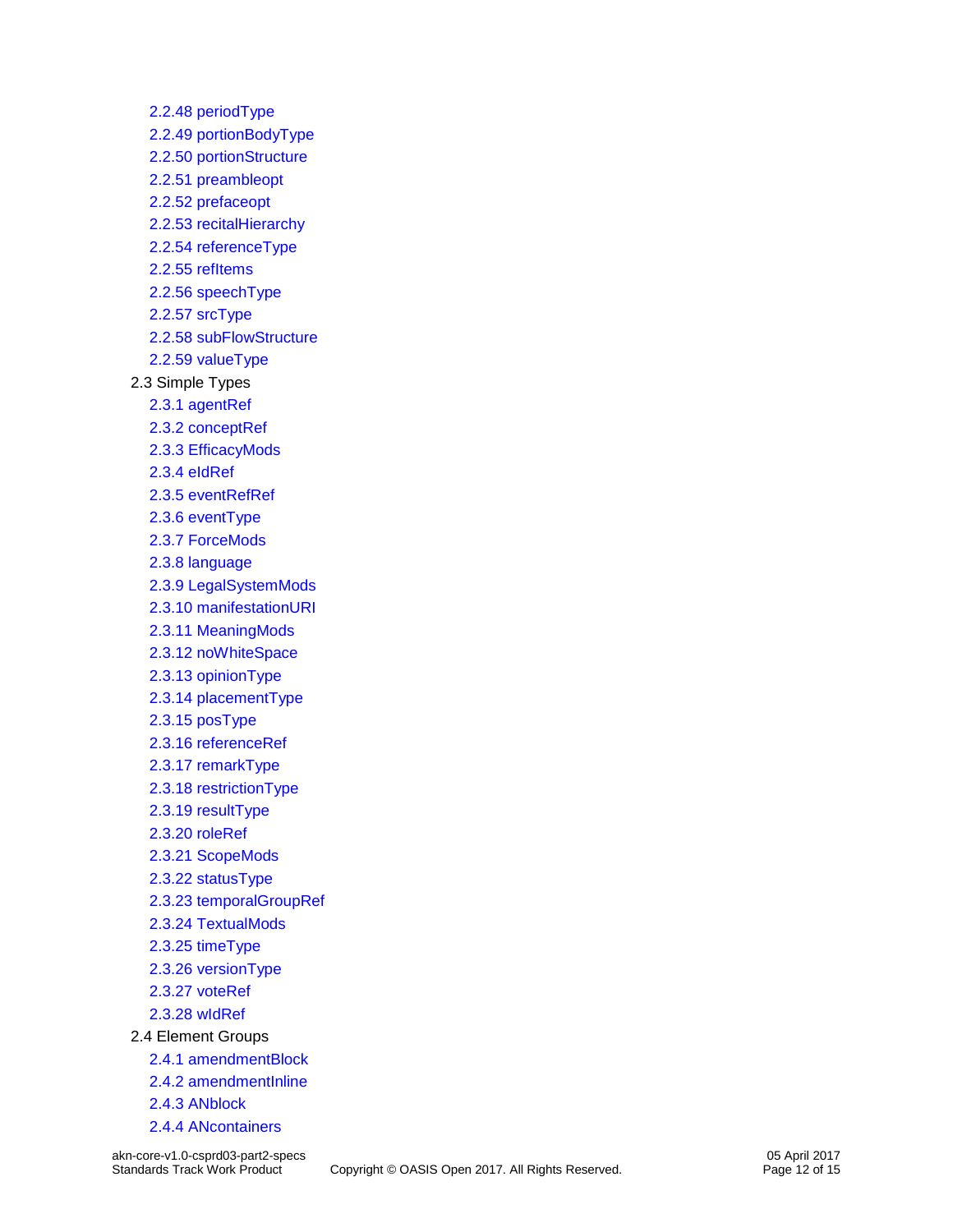[2.4.5 ANheaderInline](materials/akn-core-v1.0-csprd03-part2-specs_xsd_Element_Group_ANheaderInline.html) [2.4.6 ANhier](materials/akn-core-v1.0-csprd03-part2-specs_xsd_Element_Group_ANhier.html) [2.4.7 ANinline](materials/akn-core-v1.0-csprd03-part2-specs_xsd_Element_Group_ANinline.html) [2.4.8 ANmarker](materials/akn-core-v1.0-csprd03-part2-specs_xsd_Element_Group_ANmarker.html) [2.4.9 ANsemanticInline](materials/akn-core-v1.0-csprd03-part2-specs_xsd_Element_Group_ANsemanticInline.html) [2.4.10 ANsubFlow](materials/akn-core-v1.0-csprd03-part2-specs_xsd_Element_Group_ANsubFlow.html) [2.4.11 ANtitleInline](materials/akn-core-v1.0-csprd03-part2-specs_xsd_Element_Group_ANtitleInline.html) [2.4.12 basicContainers](materials/akn-core-v1.0-csprd03-part2-specs_xsd_Element_Group_basicContainers.html) [2.4.13 blockElements](materials/akn-core-v1.0-csprd03-part2-specs_xsd_Element_Group_blockElements.html) [2.4.14 containerElements](materials/akn-core-v1.0-csprd03-part2-specs_xsd_Element_Group_containerElements.html) [2.4.15 docRefs](materials/akn-core-v1.0-csprd03-part2-specs_xsd_Element_Group_docRefs.html) [2.4.16 documentType](materials/akn-core-v1.0-csprd03-part2-specs_xsd_Element_Group_documentType.html) [2.4.17 exprProperties](materials/akn-core-v1.0-csprd03-part2-specs_xsd_Element_Group_exprProperties.html) [2.4.18 hierElements](materials/akn-core-v1.0-csprd03-part2-specs_xsd_Element_Group_hierElements.html) [2.4.19 HTMLblock](materials/akn-core-v1.0-csprd03-part2-specs_xsd_Element_Group_HTMLblock.html) [2.4.20 HTMLcontainers](materials/akn-core-v1.0-csprd03-part2-specs_xsd_Element_Group_HTMLcontainers.html) [2.4.21 HTMLinline](materials/akn-core-v1.0-csprd03-part2-specs_xsd_Element_Group_HTMLinline.html) [2.4.22 HTMLmarker](materials/akn-core-v1.0-csprd03-part2-specs_xsd_Element_Group_HTMLmarker.html) [2.4.23 inlineCM](materials/akn-core-v1.0-csprd03-part2-specs_xsd_Element_Group_inlineCM.html) [2.4.24 inlineElements](materials/akn-core-v1.0-csprd03-part2-specs_xsd_Element_Group_inlineElements.html) [2.4.25 judgmentBlock](materials/akn-core-v1.0-csprd03-part2-specs_xsd_Element_Group_judgmentBlock.html) [2.4.26 manifProperties](materials/akn-core-v1.0-csprd03-part2-specs_xsd_Element_Group_manifProperties.html) [2.4.27 markerElements](materials/akn-core-v1.0-csprd03-part2-specs_xsd_Element_Group_markerElements.html) [2.4.28 preambleContainers](materials/akn-core-v1.0-csprd03-part2-specs_xsd_Element_Group_preambleContainers.html) [2.4.29 prefaceContainers](materials/akn-core-v1.0-csprd03-part2-specs_xsd_Element_Group_prefaceContainers.html) [2.4.30 speechSection](materials/akn-core-v1.0-csprd03-part2-specs_xsd_Element_Group_speechSection.html) [2.4.31 subFlowElements](materials/akn-core-v1.0-csprd03-part2-specs_xsd_Element_Group_subFlowElements.html) [2.4.32 TLCs](materials/akn-core-v1.0-csprd03-part2-specs_xsd_Element_Group_TLCs.html) [2.4.33 workProperties](materials/akn-core-v1.0-csprd03-part2-specs_xsd_Element_Group_workProperties.html) 2.5 Attribute Groups [2.5.1 agent](materials/akn-core-v1.0-csprd03-part2-specs_xsd_Attribute_Group_agent.html) [2.5.2 alt](materials/akn-core-v1.0-csprd03-part2-specs_xsd_Attribute_Group_alt.html) [2.5.3 authoritative](materials/akn-core-v1.0-csprd03-part2-specs_xsd_Attribute_Group_authoritative.html) [2.5.4 booleanvalue](materials/akn-core-v1.0-csprd03-part2-specs_xsd_Attribute_Group_booleanvalue.html) [2.5.5 cellattrs](materials/akn-core-v1.0-csprd03-part2-specs_xsd_Attribute_Group_cellattrs.html) [2.5.6 contains](materials/akn-core-v1.0-csprd03-part2-specs_xsd_Attribute_Group_contains.html) [2.5.7 core](materials/akn-core-v1.0-csprd03-part2-specs_xsd_Attribute_Group_core.html) [2.5.8 coreopt](materials/akn-core-v1.0-csprd03-part2-specs_xsd_Attribute_Group_coreopt.html) [2.5.9 corereq](materials/akn-core-v1.0-csprd03-part2-specs_xsd_Attribute_Group_corereq.html) [2.5.10 corereqreq](materials/akn-core-v1.0-csprd03-part2-specs_xsd_Attribute_Group_corereqreq.html) [2.5.11 date](materials/akn-core-v1.0-csprd03-part2-specs_xsd_Attribute_Group_date.html) [2.5.12 dictionary](materials/akn-core-v1.0-csprd03-part2-specs_xsd_Attribute_Group_dictionary.html) [2.5.13 duration](materials/akn-core-v1.0-csprd03-part2-specs_xsd_Attribute_Group_duration.html) [2.5.14 efficacyModType](materials/akn-core-v1.0-csprd03-part2-specs_xsd_Attribute_Group_efficacyModType.html) [2.5.15 enactment](materials/akn-core-v1.0-csprd03-part2-specs_xsd_Attribute_Group_enactment.html) [2.5.16 eventType](materials/akn-core-v1.0-csprd03-part2-specs_xsd_Attribute_Group_eventType.html)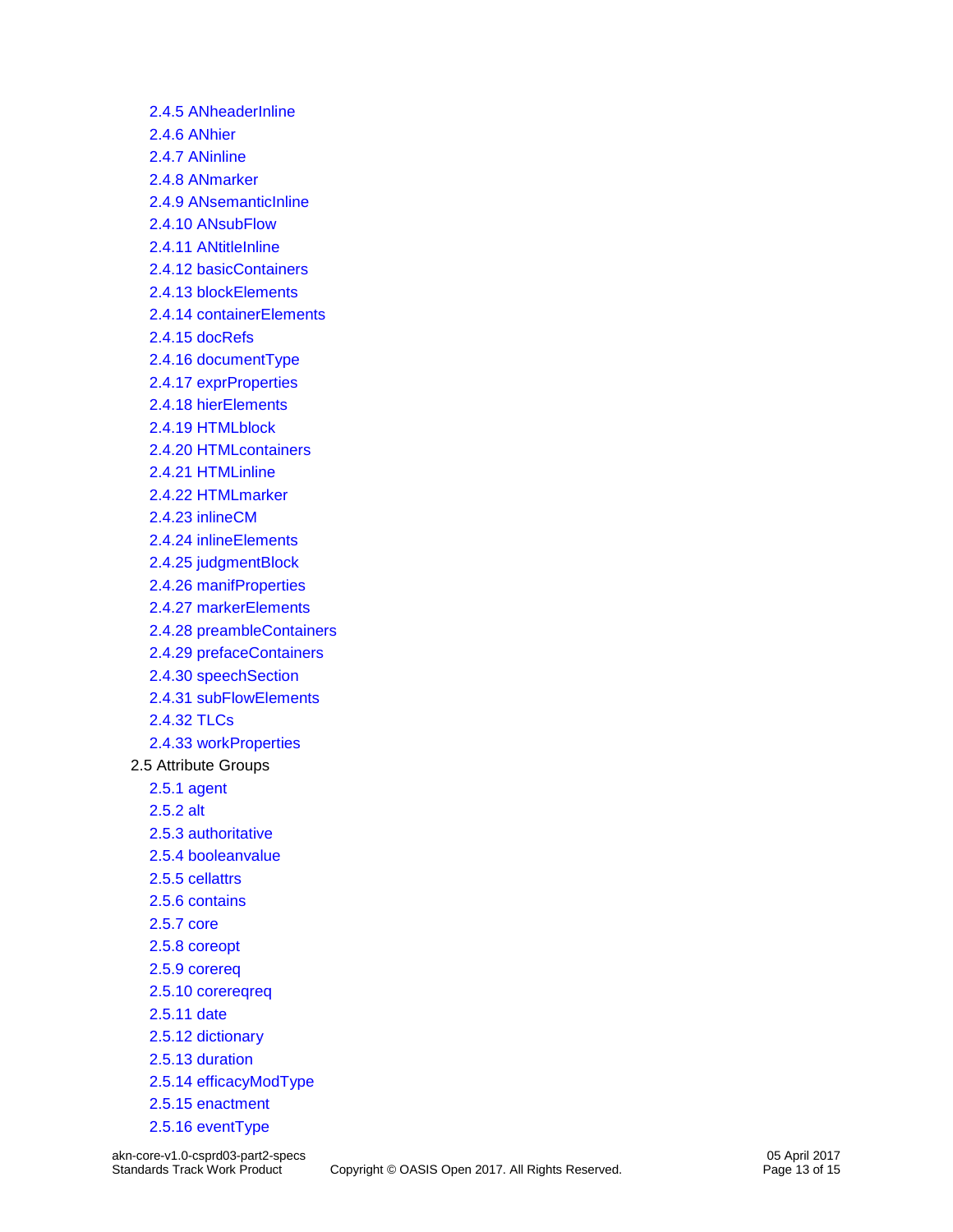[2.5.17 fillInWidth](materials/akn-core-v1.0-csprd03-part2-specs_xsd_Attribute_Group_fillInWidth.html) [2.5.18 for](materials/akn-core-v1.0-csprd03-part2-specs_xsd_Attribute_Group_for.html) [2.5.19 forceModType](materials/akn-core-v1.0-csprd03-part2-specs_xsd_Attribute_Group_forceModType.html) [2.5.20 fromLanguage](materials/akn-core-v1.0-csprd03-part2-specs_xsd_Attribute_Group_fromLanguage.html) [2.5.21 frozen](materials/akn-core-v1.0-csprd03-part2-specs_xsd_Attribute_Group_frozen.html) [2.5.22 HTMLattrs](materials/akn-core-v1.0-csprd03-part2-specs_xsd_Attribute_Group_HTMLattrs.html) [2.5.23 idopt](materials/akn-core-v1.0-csprd03-part2-specs_xsd_Attribute_Group_idopt.html) [2.5.24 idreq](materials/akn-core-v1.0-csprd03-part2-specs_xsd_Attribute_Group_idreq.html) [2.5.25 imgAtts](materials/akn-core-v1.0-csprd03-part2-specs_xsd_Attribute_Group_imgAtts.html) [2.5.26 interval](materials/akn-core-v1.0-csprd03-part2-specs_xsd_Attribute_Group_interval.html) [2.5.27 language](materials/akn-core-v1.0-csprd03-part2-specs_xsd_Attribute_Group_language.html) [2.5.28 lawyerAtts](materials/akn-core-v1.0-csprd03-part2-specs_xsd_Attribute_Group_lawyerAtts.html) [2.5.29 legalSystemModType](materials/akn-core-v1.0-csprd03-part2-specs_xsd_Attribute_Group_legalSystemModType.html) [2.5.30 level](materials/akn-core-v1.0-csprd03-part2-specs_xsd_Attribute_Group_level.html) [2.5.31 link](materials/akn-core-v1.0-csprd03-part2-specs_xsd_Attribute_Group_link.html) [2.5.32 linkopt](materials/akn-core-v1.0-csprd03-part2-specs_xsd_Attribute_Group_linkopt.html) [2.5.33 mappingAtts](materials/akn-core-v1.0-csprd03-part2-specs_xsd_Attribute_Group_mappingAtts.html) [2.5.34 meaningModType](materials/akn-core-v1.0-csprd03-part2-specs_xsd_Attribute_Group_meaningModType.html) [2.5.35 modifiers](materials/akn-core-v1.0-csprd03-part2-specs_xsd_Attribute_Group_modifiers.html) [2.5.36 name](materials/akn-core-v1.0-csprd03-part2-specs_xsd_Attribute_Group_name.html) [2.5.37 normalizedAtt](materials/akn-core-v1.0-csprd03-part2-specs_xsd_Attribute_Group_normalizedAtt.html) [2.5.38 notes](materials/akn-core-v1.0-csprd03-part2-specs_xsd_Attribute_Group_notes.html) [2.5.39 number](materials/akn-core-v1.0-csprd03-part2-specs_xsd_Attribute_Group_number.html) [2.5.40 opinionType](materials/akn-core-v1.0-csprd03-part2-specs_xsd_Attribute_Group_opinionType.html) [2.5.41 optvalue](materials/akn-core-v1.0-csprd03-part2-specs_xsd_Attribute_Group_optvalue.html) [2.5.42 originalText](materials/akn-core-v1.0-csprd03-part2-specs_xsd_Attribute_Group_originalText.html) [2.5.43 originating](materials/akn-core-v1.0-csprd03-part2-specs_xsd_Attribute_Group_originating.html) [2.5.44 outcome](materials/akn-core-v1.0-csprd03-part2-specs_xsd_Attribute_Group_outcome.html) [2.5.45 period](materials/akn-core-v1.0-csprd03-part2-specs_xsd_Attribute_Group_period.html) [2.5.46 pivot](materials/akn-core-v1.0-csprd03-part2-specs_xsd_Attribute_Group_pivot.html) [2.5.47 portionAtt](materials/akn-core-v1.0-csprd03-part2-specs_xsd_Attribute_Group_portionAtt.html) [2.5.48 pos](materials/akn-core-v1.0-csprd03-part2-specs_xsd_Attribute_Group_pos.html) [2.5.49 quote](materials/akn-core-v1.0-csprd03-part2-specs_xsd_Attribute_Group_quote.html) [2.5.50 range](materials/akn-core-v1.0-csprd03-part2-specs_xsd_Attribute_Group_range.html) [2.5.51 rangeOpt](materials/akn-core-v1.0-csprd03-part2-specs_xsd_Attribute_Group_rangeOpt.html) [2.5.52 recordedTimeType](materials/akn-core-v1.0-csprd03-part2-specs_xsd_Attribute_Group_recordedTimeType.html) [2.5.53 refers](materials/akn-core-v1.0-csprd03-part2-specs_xsd_Attribute_Group_refers.html) [2.5.54 refersreq](materials/akn-core-v1.0-csprd03-part2-specs_xsd_Attribute_Group_refersreq.html) [2.5.55 remarkType](materials/akn-core-v1.0-csprd03-part2-specs_xsd_Attribute_Group_remarkType.html) [2.5.56 restrictionType](materials/akn-core-v1.0-csprd03-part2-specs_xsd_Attribute_Group_restrictionType.html) [2.5.57 resultType](materials/akn-core-v1.0-csprd03-part2-specs_xsd_Attribute_Group_resultType.html) [2.5.58 role](materials/akn-core-v1.0-csprd03-part2-specs_xsd_Attribute_Group_role.html) [2.5.59 scopeModType](materials/akn-core-v1.0-csprd03-part2-specs_xsd_Attribute_Group_scopeModType.html) [2.5.60 show](materials/akn-core-v1.0-csprd03-part2-specs_xsd_Attribute_Group_show.html) [2.5.61 showopt](materials/akn-core-v1.0-csprd03-part2-specs_xsd_Attribute_Group_showopt.html) [2.5.62 source](materials/akn-core-v1.0-csprd03-part2-specs_xsd_Attribute_Group_source.html)